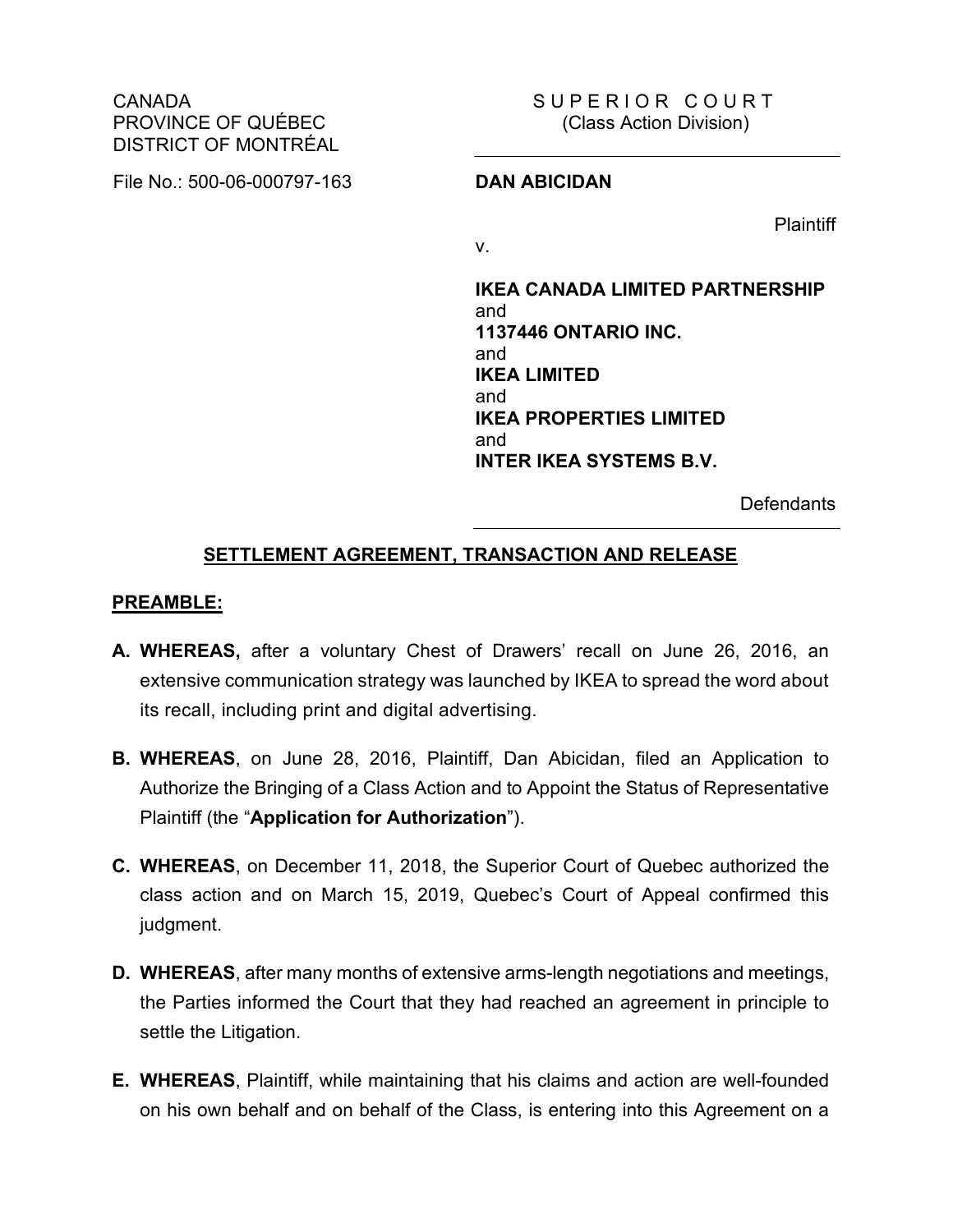without admission basis as he recognizes and acknowledges the significant expense and time it would take to prosecute this action through trial and any subsequent appeals, and the risk that this Litigation could ultimately be unsuccessful in light of IKEA Canada Limited Partnership, 1137446 Ontario Inc., IKEA Limited, IKEA Properties Limited and Inter IKEA Systems B.V.'s defence (collectively "**IKEA**").

- **F. WHEREAS**, IKEA has asserted and would assert numerous defences to the claims alleged by Plaintiff and expressly denies each of the claims and allegations asserted against them, and any and all liability arising out of the conduct alleged in the Application for Authorization, as well as the amended versions filed thereafter.
- **G. WHEREAS**, IKEA acknowledges that further litigation of this action could be expensive, and IKEA has also taken into account the uncertainty and risks inherent in any litigation.
- **H. WHEREAS**, Plaintiff and IKEA have therefore each independently determined that it is desirable and beneficial for this class action to be fully and finally resolved in the manner and upon the terms and conditions set forth in this Agreement, subject to Court approval.
- **I. WHEREAS**, by entering into this Agreement, IKEA does not admit any wrongdoing and this Agreement is not and shall not constitute an admission of liability by IKEA.
- **J. WHEREAS**, Plaintiff and Class Counsel believe that the present Agreement is fair, reasonable and in the best interest of the Class Members, subject to Court approval.

# **NOW, THEREFORE, THE PARTIES AGREE TO THE FOLLOWING:**

#### **1. PREAMBLE**

**1.1** The preamble and Schedules form part of this Agreement, as though recited at length.

## **2. DEFINITIONS**

As used in this Agreement, the terms set forth in this section in boldface type will have the following meanings: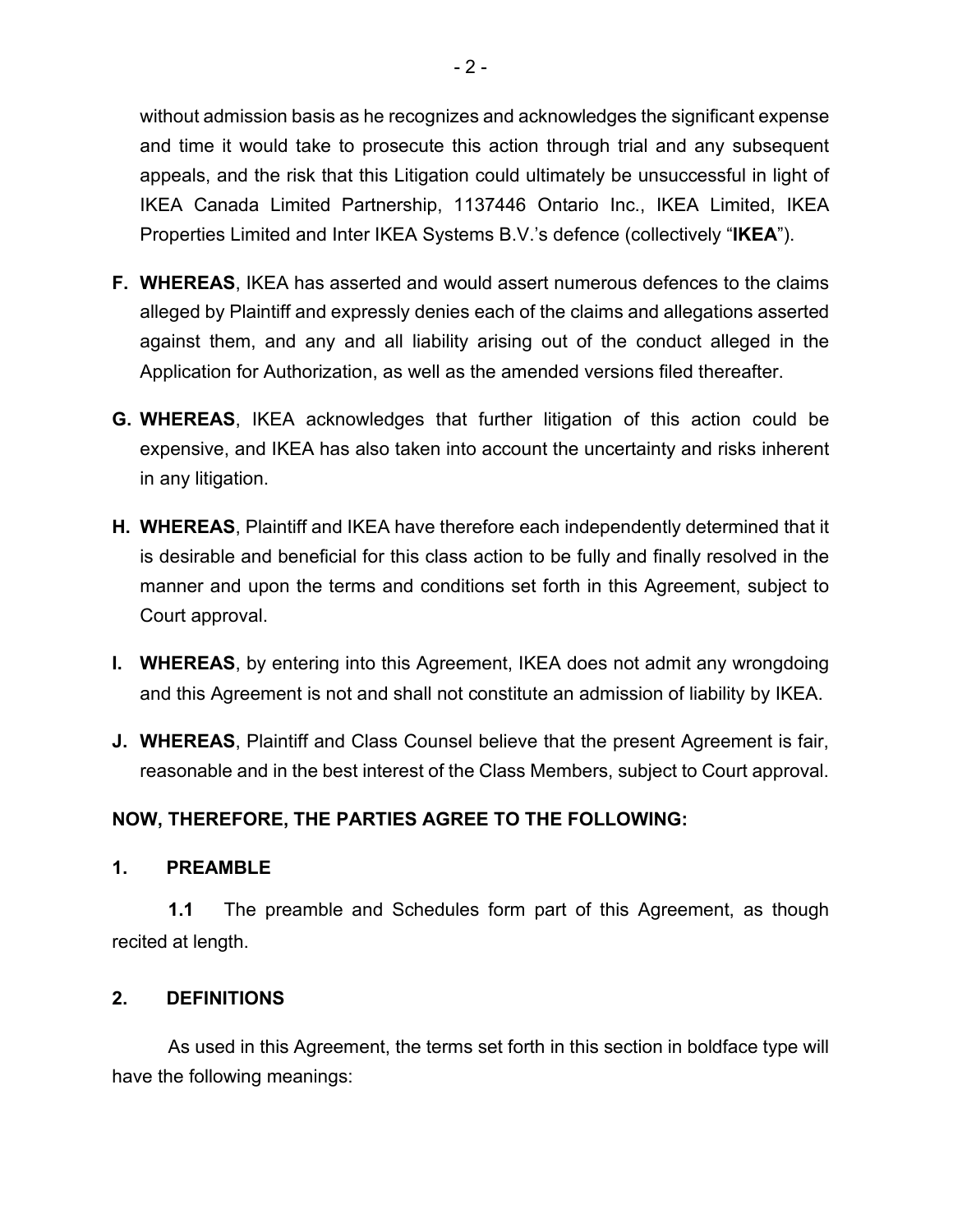**2.1** "**Administrative Expenses**" means the cost of the Notice program and Distribution Protocol relating to this Settlement and the reasonable costs relating to the processing and administering of claims and disbursements of the Claims Administrator, and other necessary and reasonable administrative expenses relating to this Settlement.

**2.2** "**Agreement**" or "**Settlement Agreement**" or "**Settlement**" means this Settlement Agreement, Transaction and Release.

**2.3** "**Approval Judgment**" or "**Settlement Approval Order**" means the judgment from the Superior Court of Quebec approving the Settlement Agreement including the Distribution Protocol set forth in **Schedule A.**

**2.4** "**Authorized Settlement Class Member**" means any Class Member whose claim for a Compensation, as set forth in his or her timely filed Claim Form, has been allowed pursuant to the terms of the Agreement.

**2.5** "**Claims Administrator**" means IKEA Customer Support Centre, 9090 Cavendish Blvd, H4T 1Z8, Montreal QC (email addresses are [ReglementCommode@ikeaservice.ca](mailto:ReglementCommode@ikeaservice.ca) and [codsettlement@ikeaservice.ca\)](mailto:codsettlement@ikeaservice.ca) or such other claims administrator as the Court shall approve and designate, the entity responsible for implementing and managing the Notice program and claims process described in the Distribution Protocol set forth in **Schedule A.**

**2.6** "**Claimant**" means a Class Member who submits a Claim Form to the Claims Administrator.

**2.7** "**Claims Administrator's Final Accounting Report**" means the report produced by the Claims Administrator as soon as practicable after all Compensation to Authorized Settlement Class Member has been made, which will specifically detail all Compensation that has been made by IKEA through the Claims Administrator. This will be provided to the Court in order to obtain a closing judgment by the Court.

**2.8** "**Claims Deadline**" means the date set forth in the Notice by which Class Members must submit the Claim Form, which shall be no later than sixty (60) days following the publication of the Notice or such other time as may be set by the Court.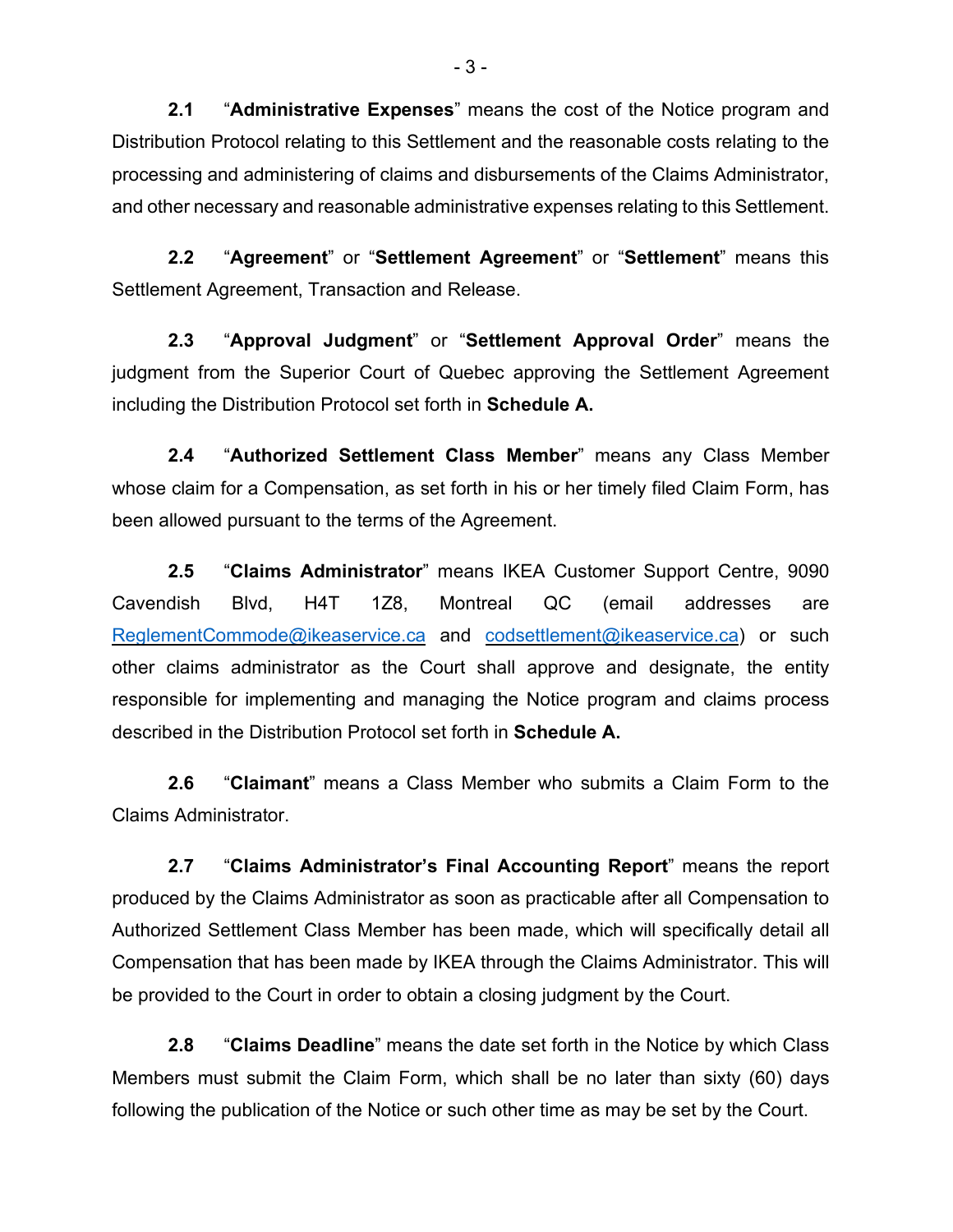**2.9** "**Claims Form(s)**" means a document, substantially in the form of **Schedule C** hereto, that a Class Member must complete and submit, along with the required documentation if applicable, by the Claims Deadline to the Claims Administrator in order to claim Compensation under the Settlement Agreement.

**2.10** "**Claims Period**" means the period during which the Class Member must submit a Claims Form in order to potentially receive a Compensation further to the Settlement Agreement. The Claims Period begins on the first (1<sup>st</sup>) day of publication of the Notice and ends on the Claims Deadline;

**2.11** "**Class**" means all persons who between January 1, 2002 and June 28, 2016 purchased IKEA's children chests of drawers taller than 60 cm (23½ inches), or adult chests of drawers taller than 75 cm (29½ inches), recalled by IKEA Canada, namely the following models: Askvoll, Brimnes, Brusali, Busunge, Hemnes, Hurdal, IKEA Ps 2012, Koppang, Kullen, Malm, Nornas, Stockholm, Stuva, Sundvik, Tarva, Trogen, Trysil, Tyssedal, Undredal, Alesund, Alleby, Alvesta, Aneboda, Angus, Ânes, Arup, Askedal, Aspelund, Balstar, Bankeryd, Bergsmo, Bialitt, Birkeland, Blimp, Boj, Brett, Boksta, Bjorn, Borkvalla, Diktad, Edland, Elis, Engan, Eksil, Fjell, Fjord, Flaten, Fridolin, Granâs, Gute, Haddal, Hajdeby, Hensvik, Herrestad, Holleby, Hovdal, Hopen, Hosteland, Kabin, Kirkenes, Knot, Kusk, Kurs, Kviby, Leksvik, Lo, Lomen, Mac, Mast, Mammut, Mandal, Merâker, Midsund, Natura, Narvik, Nordli, Nordnes, Nyvoll, Ottenby, Rakke, Ramberg, Ranvik, Rodd, Robin, Rustik, Sala, Skarnes, Sandefjord, Stranda, Sveio, Stavanger, Tassa, Tovik, Trandum, Trondheim, Varde, Vajer, Vallvik, Vestby, Vinstra, Visdalen, Vollen (hereinafter the "**Chests of Drawers**"). Are excluded from the Class all Class Members who timely and validly request exclusion/opt-out, as set forth below.

**2.12** "**Class Counsel**" means the law firm of LPC Avocats Inc.

**2.13** "**Class Counsel Fees**" means the amount of \$197,500 CAD plus GST and QST (calculated at the time of payment), and \$2,500 for disbursements and expenses. Should the Court refuse to approve the Class Counsel Fees, such refusal shall not operate to terminate or cancel the Agreement.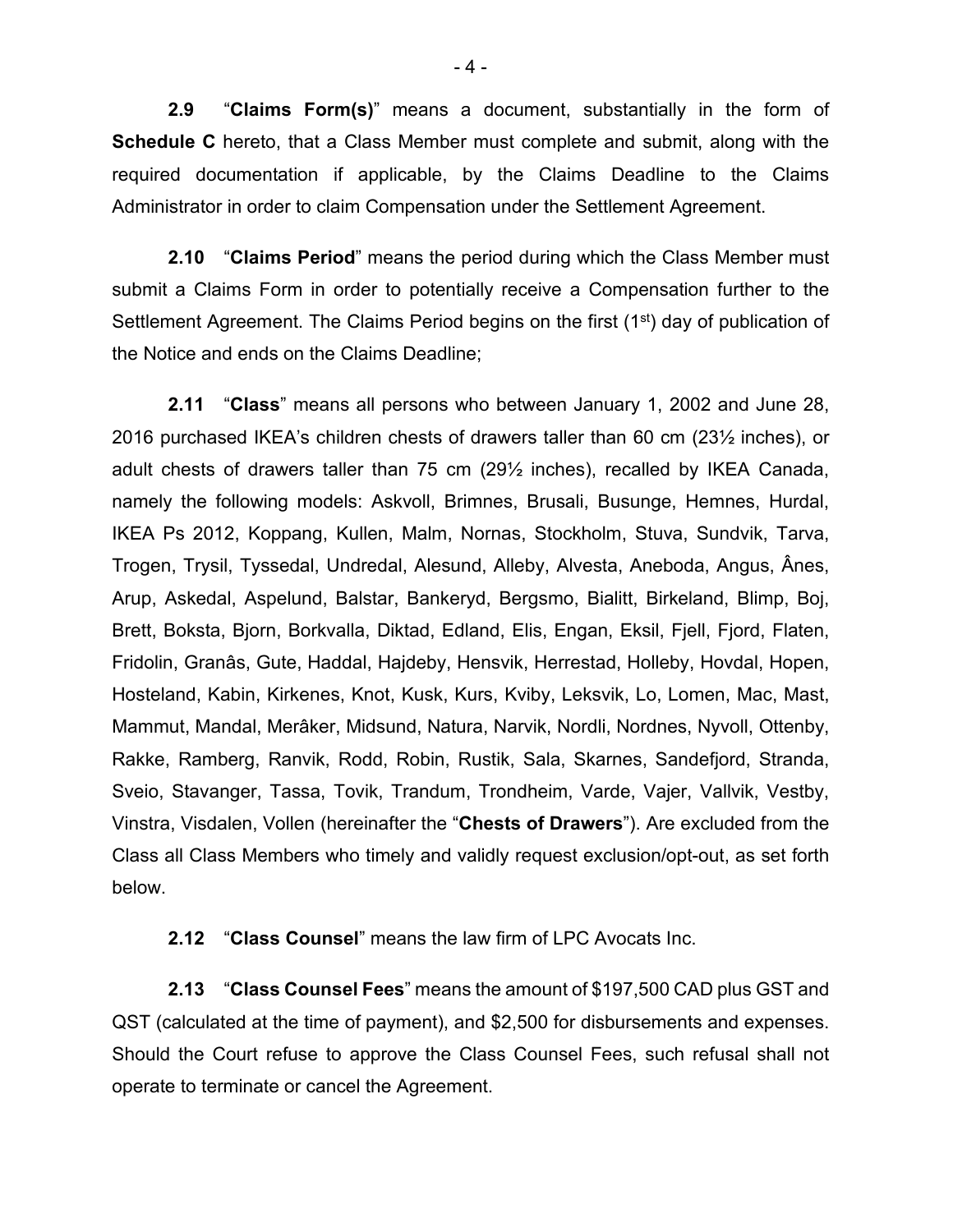**2.14** "**Class Member(s)**" or "**Settlement Class Member(s)**" means a Person who falls within the definition of the Class as set forth above and does not exercise her or his right to opt-out of the Class before the Opt-Out Deadline.

**2.15** "**Class Notice**" or "**Notice**" or "**Notices**" means the Court approved notice pursuant to Article 590 of the *Code of Civil Procedure* in its detailed version ("**Long Form Notice**") (substantially in the form of **Schedule B.1** hereto) and summary version ("**Short Form Notice**") (substantially in the form of **Schedule B.2** hereto), that will be directed to Class Members. Among other things, the Class Notice indicates that : (1) The Class Action has been authorized; (2) A settlement has been reached and will be submitted to the Court for approval; (3) The Class Members can opt-out of the Class, object to or comment on the proposed Settlement, or submit a Claims Form, and the procedures involved for all of these options; (4) The information and documents that Claimants must provide in support of their individual claim, if they wish to submit a Claims Form; (5) The date for the Settlement approval hearing; and (6) The contact information of the Claims Administrator as well as of Class Counsel. The Notices shall use plain language. No other notice will be circulated following the Approval Judgment, subject to the Court's decision on this issue.

**2.16** "**Class Representative**" or "**Plaintiff**" means the Representative Plaintiff Mr. Dan Abicidan.

**2.17 "Class Period"** means the period between January 1, 2002 and June 28, 2016 inclusively.

**2.18** "**Compensation**" means the financial compensation and the services IKEA has agreed to provide to the Authorized Settlement Class Members as detailed at section 5 below.

**2.19** "**Court**" means the Superior Court of Québec.

**2.20** "**Defendant(s)**", "**IKEA**", and the "**Company**" means IKEA Canada Limited Partnership, 1137446 Ontario Inc., IKEA Limited, IKEA Properties Limited and Inter IKEA Systems B.V., and their present and former parents, subsidiaries, divisions,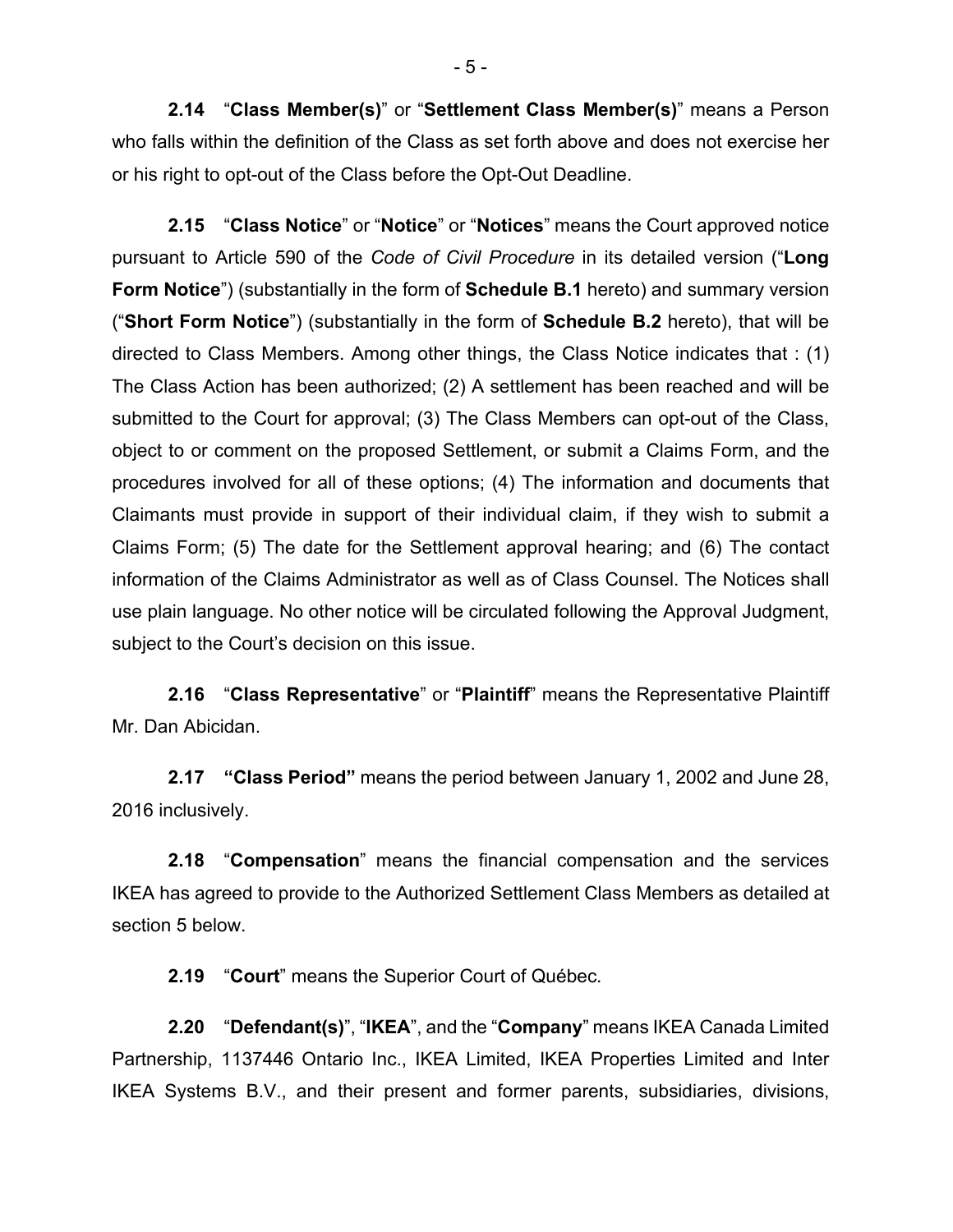affiliates, and each of their respective present and former employees, agents, officers, directors, controlling shareholders, attorneys, predecessors, and successors.

**2.21 "Defence Counsel"** means the law firm of Borden Ladner Gervais LLP.

**2.22** "**Distribution Protocol**" means the "Notice Dissemination Plan, Claims Process and Distribution Protocol", substantially in the form of **Schedule A,** for distributing the notices and settlement Compensation to Class Members who submit a valid claim.

**2.23** "**Effective Date**" means thirty (30) days after the Approval Judgment has been rendered if no appeals have been taken therefrom, or if any appeals have been taken, the date upon which such appeals are finally resolved in such manner as to permit the completion of the Settlement in accordance with the terms and conditions of the Agreement.

**2.24 "Litigation"** means the action captioned *Abicidan v. IKEA Canada Limited Partnership, 1137446 Ontario Inc., IKEA Limited, IKEA Properties Limited and Inter IKEA Systems B.V.,* Superior Court of Quebec, file no: 500-06-000797-163.

**2.25** "**Notice Approval Order**" means the Court Order/Judgment to be rendered with respect to the elements detailed in Section 3.2 below.

**2.26** "**Objection Deadline**" means the date set forth in the Notice by which a Class Member must object to or submit comments on the Settlement, which shall be at least fifteen (15) days prior to the Settlement approval hearing.

**2.27** "**Opt-Out Deadline**" means the date that is thirty (30) days after the date that the Notices are first published, or any other date to be ordered by the Court and to be confirmed in the Notice Approval Order.

**2.28** "**Parties**" or "**Settling Parties**" means the Plaintiff and IKEA collectively.

**2.29** "**Person**" means an individual, corporation, limited liability corporation, professional corporation, partnership, limited partnership, limited liability partnership, association, joint stock company, joint venture, estate, legal representative, trust,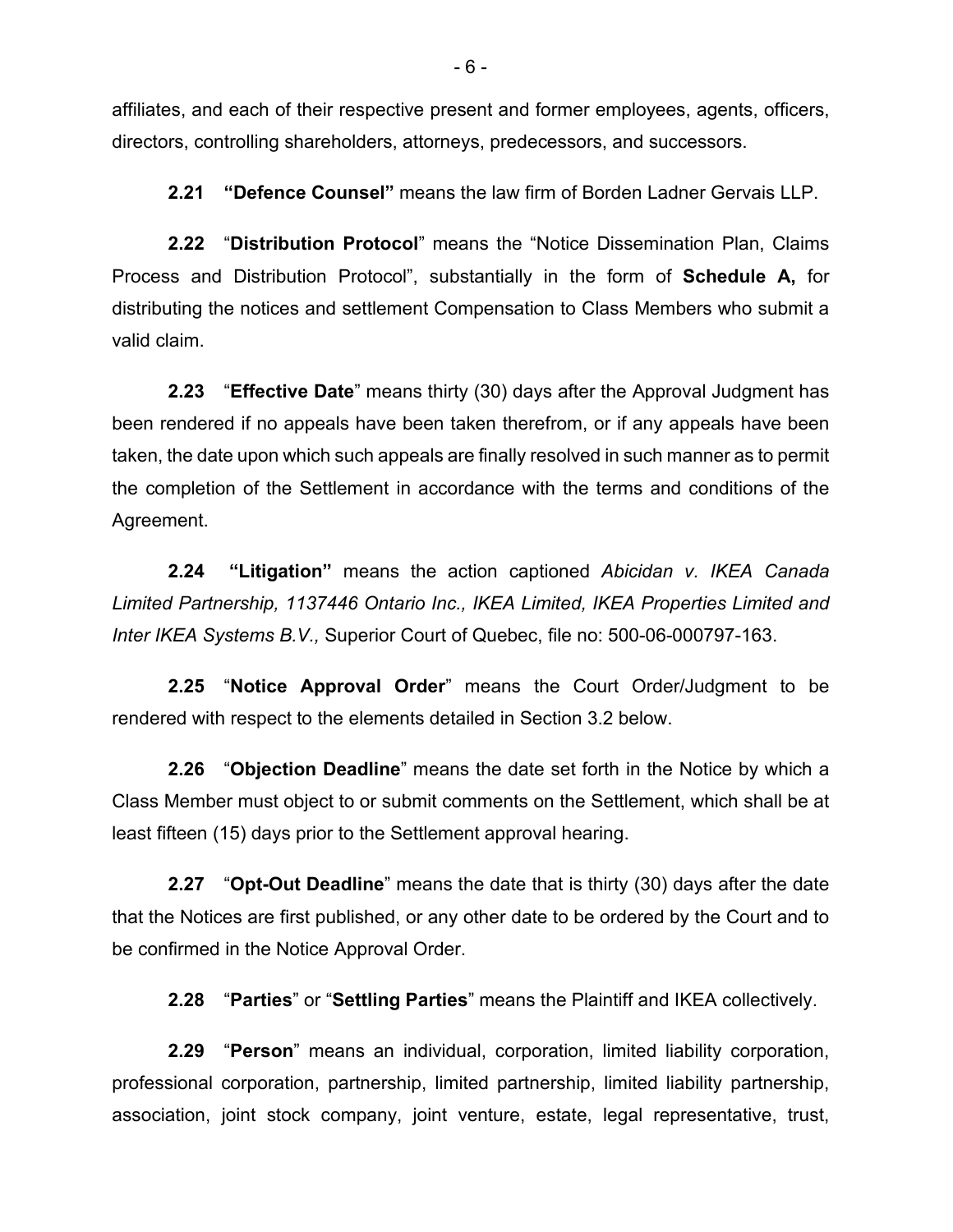unincorporated association, government or any political subdivision or agency thereof, and any business or legal entity, and including any of their heirs, successors, representatives, or assigns.

**2.30** "**Related Parties**" means, as applicable, each of a person or entity's respective present and former parents, subsidiaries, divisions, affiliates, and each of their and a person or entity's respective present and former employees, members, partners, principals, agents, officers, directors, controlling shareholders, attorneys, agents, related or affiliated entities, predecessors, successors, spouses, estates, heirs, executors, trusts, trustees, administrators, agents, representatives, and assigns, in their capacity as such, and any entity in which a person or entity has a controlling interest.

**2.31** "**Released Claims**" means, with respect to claims released by the Plaintiff and Class Members, any and all claims, rights, causes of action, liabilities, actions, suits, damages, or demands of any kind whatsoever, known or unknown, matured or unmatured, at law or in equity, existing under federal or provincial law, that relate to the Chests of Drawers Litigation. "Released Claims" means, with respect to claims released by IKEA, any and all claims, rights, causes of action, liabilities, actions, suits, damages, or demands of any kind whatsoever, known or unknown, matured or unmatured, at law or in equity, existing under federal or provincial law, that arise out of or relate in any way to the institution, prosecution or settlement of the Litigation and that could have been brought by IKEA against the Plaintiff or the Class Members, or Class Counsel in the Litigation. Notwithstanding the foregoing, "Released Claims" does not include claims relating to the enforcement of the Settlement.

**2.32** "**Settlement Website**" means the website managed by the Claims Administrator.

**2.33** "**Tax"** or **"Taxes**" mean any and all taxes, fees, levies, duties, tariffs, imposts, and other charges of any kind (together with any and all interest, penalties, additions to tax and additional amounts imposed with respect thereto) imposed by any governmental authority.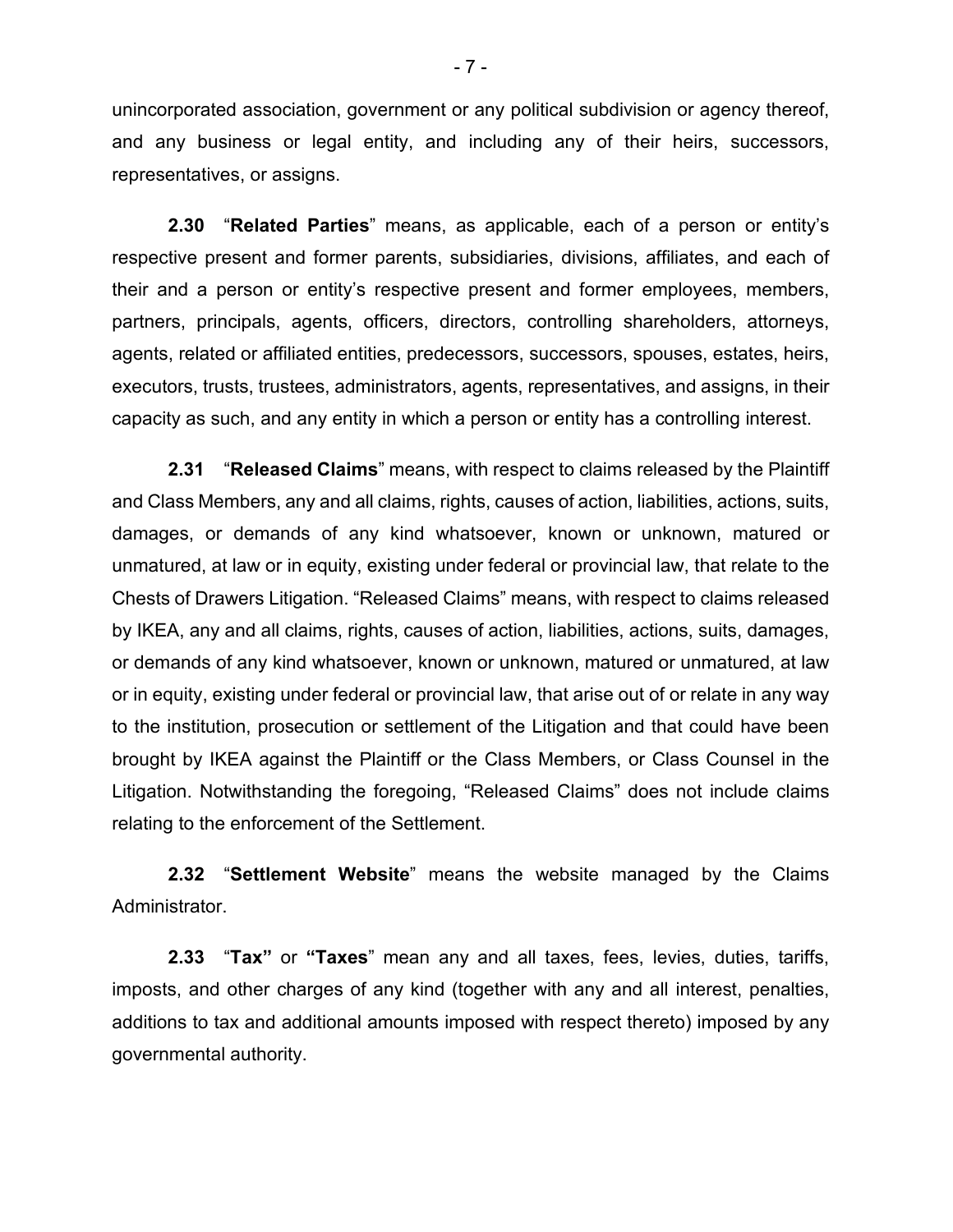#### **3. APPROVAL OF THE SETTLEMENT**

**3.1** The Parties shall use their best efforts to effectuate the Settlement set forth in this Agreement as promptly as reasonably practicable after the date of execution of the Agreement, and shall cooperate to promptly seek to obtain the approval of this Agreement by the Court.

#### *(a) Notice Approval Order*

**3.2** The Parties shall bring a joint application before the Court for an order/judgment:

> (i) approving the Distribution Protocol attached hereto as **Schedule A**;

> (ii) approving the form and content of the Long Form Notice, substantially in the form attached hereto as **Schedule B.1** and approving the form and content of the Short Form Notice, substantially in the form attached hereto as **Schedule B.2**, or such other form as shall reasonably be agreed to between Class Counsel and Defence Counsel;

> (iii) approving the form and content of the Claims Form, substantially in the form attached hereto as **Schedule C**, or such form as shall reasonably be agreed to between Class Counsel and Defence Counsel;

> (iv) approving the form and content of the Opt-Out Form, substantially in the form attached hereto as **Schedule D**, or such form as shall reasonably be agreed to between Class Counsel and Defence Counsel;

> (v) appointing and designating the Claims Administrator and ordering it to proceed to the execution and implementation of the Distribution Protocol;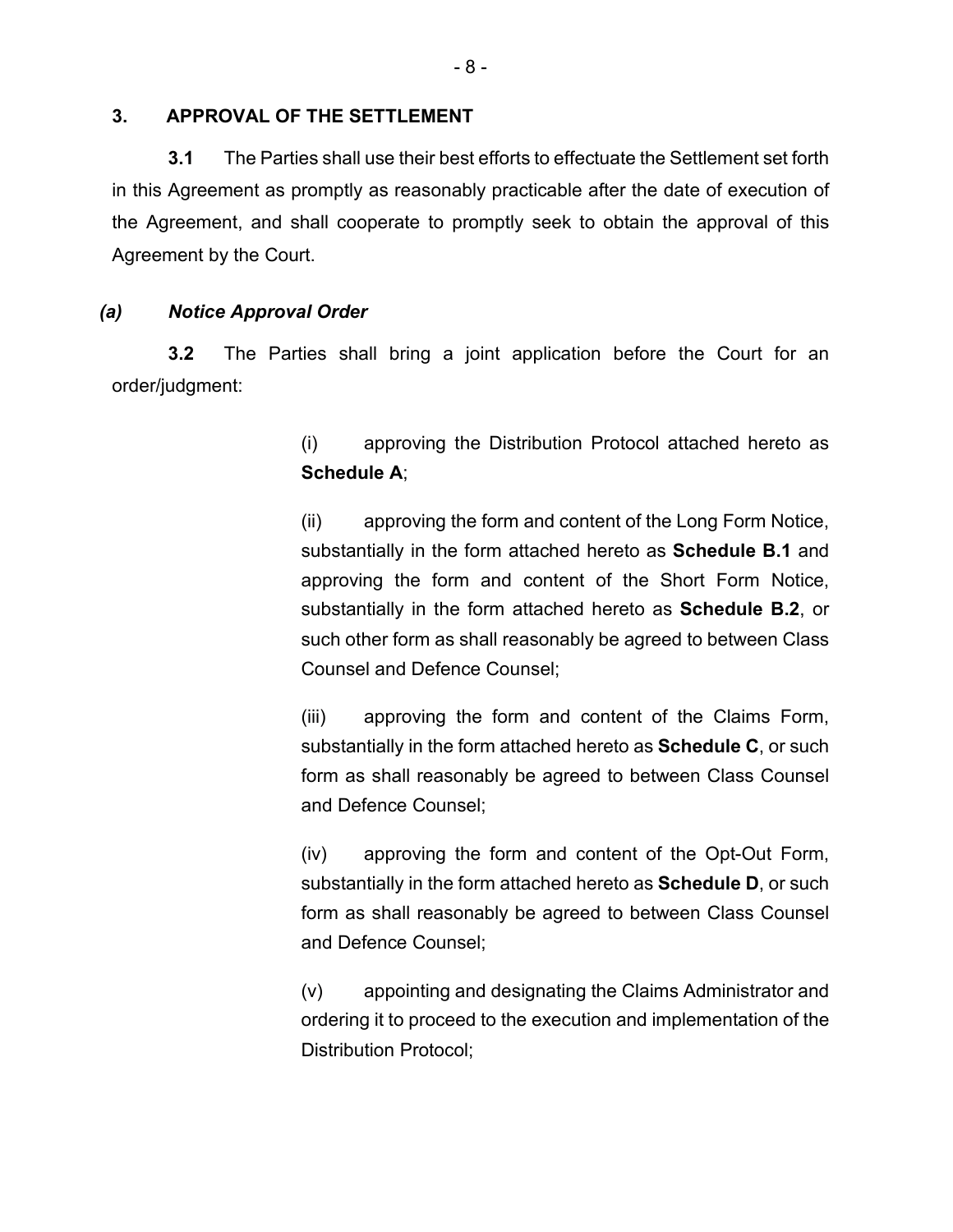(vi) ordering IKEA to pay for all Administrative Expenses and all costs and disbursements related to the Distribution Protocol and the Notices, as set forth in this Settlement Agreement;

(vii) setting the procedure for a Class Member to opt-out (exclude oneself) of the Class and setting the Opt-Out Deadline;

(viii) setting the procedure for a Class Member to object to or comment on the Settlement and setting the Objection Deadline; and

(ix) setting the date and time of the settlement approval hearing.

## *(b) Settlement Approval Order*

**3.3** After the Notices are distributed as set forth in the Distribution Protocol and pursuant to the Notice Approval Order, the Plaintiff shall bring one (1) joint application asking the Court to approve the Settlement and said application will be presented on a date set by the Court.

## **4. NOTICE, OPT-OUTS, AND OBJECTIONS**

**4.1 Notice to the Class.** The Claims Administrator will provide Notice to Class Members, substantially in the form of **Schedules B.1** and **B.2** and as provided in the Distribution Protocol. The Parties agree that there is no need for a second publication of the Notice following the approval of the Settlement Agreement.

**4.2 Payment of Expenses Relating to Notice.** The Parties have agreed upon a plan for necessary and reasonable Administrative Expenses associated with the preparation and dissemination of the Notice including, but not limited to, the Claims Administrator's fees and disbursements. These Administrative Expenses shall exclusively be paid for by IKEA. These payments shall be made separate from and in addition to the Compensation to Class Members and will not be paid by the Class Members, the Plaintiff or Class Counsel (even if the present Settlement Agreement is annulled or terminated or if the Settlement is not ultimately approved by the Court).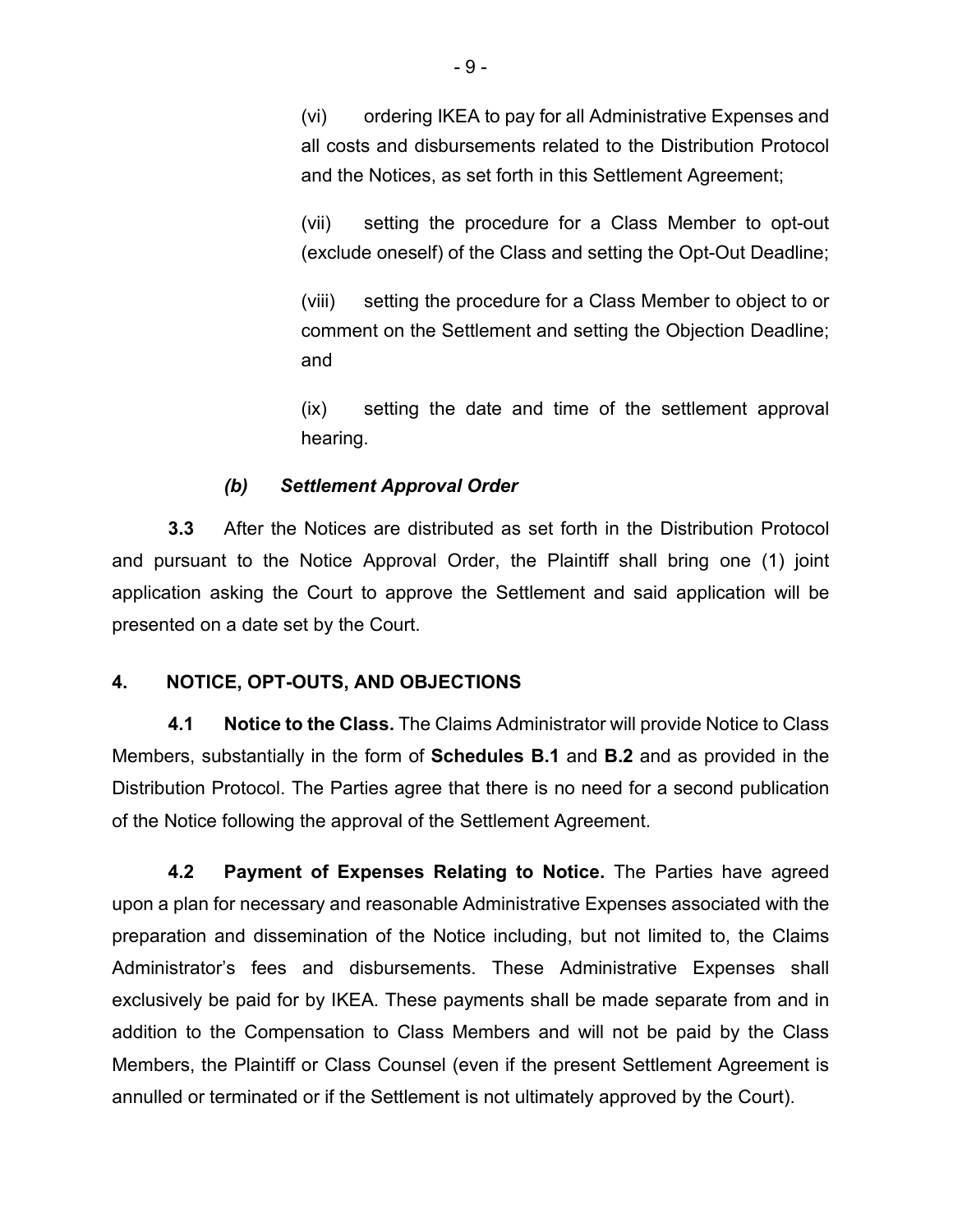#### **4.3 Opt-Outs by Class Members and Objections / Comments**

**4.3.1 Procedure for Opt-Outs (exclusion).** The Parties will request that the Court order a procedure for Class Members wishing to be excluded from the Class (and therefore the Settlement as well) ("**Opt-out**") in accordance with the provisions in the draft Notice attached as **Schedules B.1** and **B.2** and the Opt-Out Form attached hereto as **Schedule D**. Each Class Member who does not submit a valid and timely Opt-Out Form to the Claims Administrator shall remain included in the Class and shall be bound by all proceedings, orders and Judgments in the Class Action. A Class Member who does not discontinue an originating demand having the same subject matter as the Class Action before the Opt-Out Deadline has expired is deemed to have opted out. Furthermore, each Class Member who does not submit a valid and timely Opt-Out Form to the Court or to Class Counsel shall be bound by the Settlement and release provided in this Agreement, if approved by the Court. Class Members who want to Opt-out must do so by the Opt-Out Deadline, by sending the Opt-Out form by registered or certified mail to the Montreal Courthouse, Superior Court of Quebec (Class Actions Division), at 1 Notre-Dame Street East, Montreal, Quebec, H2Y 1B6.

**4.3.2 Procedure for Objecting.** Unless otherwise authorized by the Court, any Class Member who has not opted out (as detailed above) and who intends to object to or comment on the fairness of this Agreement must do so in writing. The written objection must be sent to Class Counsel via email [\(JZUKRAN@LPCLEX.COM\)](mailto:JZUKRAN@LPCLEX.COM) by no later than the Objection Deadline. The written objection or comment must include (a) a heading which refers to the case name *Abicidan v. IKEA Canada Limited Partnership et al,* and the court file number (500-06-000797-163); (b) the objector's full name, telephone number(s), email address(es), if any, and residential address; (c) if represented by counsel, the full name, telephone number, email address and address of all counsel; (d) a statement of the objection and the grounds supporting the objection, together with any evidence supporting it; (e) whether the objector intends to appear at the settlement approval hearing on his or her behalf or through counsel; (f) the model of the Chests of Drawers he or she purchased; and (g) the objector's dated and handwritten or electronic signature. Any Class Member who files and serves a written objection, as described above, may appear at the hearing on the application to approve the Settlement, either in person or through counsel hired at the said Class Member's sole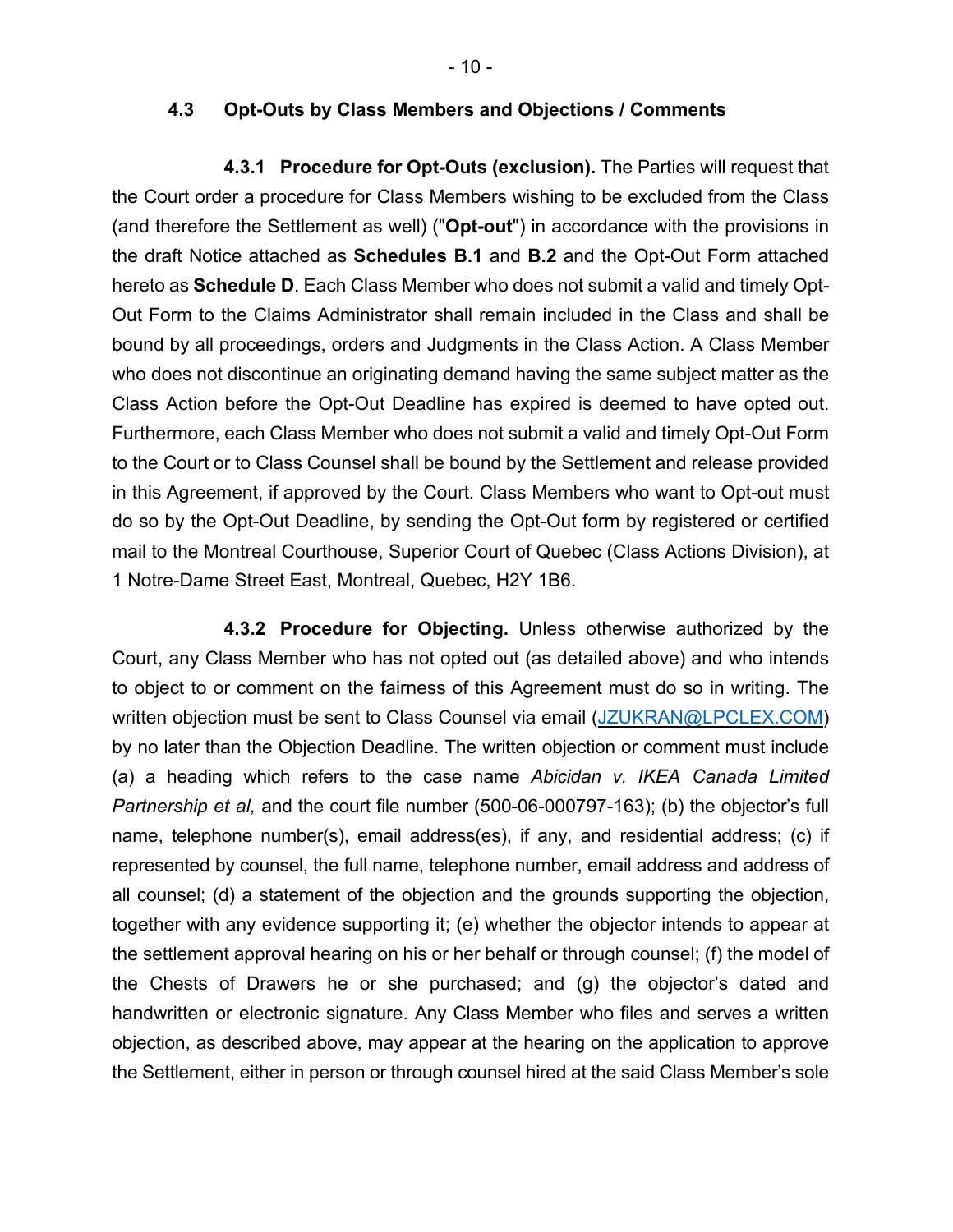expense, to object to (or comment on) any aspect of the fairness, reasonableness, or adequacy of this Agreement.

**4.3.3** Unless otherwise authorized by the Court, any Class Member who fails to comply with the above provisions shall waive and forfeit any and all rights he or she may have to appear separately and/or to object or comment, and shall be bound by all the terms of this Agreement and by all proceedings, orders and Judgments in the Class Action.

# **5. CONSIDERATION**

## **(a) Recall Benefits**

**5.2 Recall Benefits**. IKEA has already launched a voluntary recall on June 26, 2016, which is still in force. The Recall Benefits are therefore still provided to all Class Members :

**5.2.1 Free anchoring kit**. Class Members could visit IKEA Canada retail locations for a free wall anchoring kit to use with the Chests of Drawers. To receive the anchoring kit by mail, Class Members could contact IKEA Customer Support Centre at 1-800-661-9807.

**5.2.2 Free in-home anchoring kit installation service**. Class Members may install the kit themselves or may contact IKEA Customer Support Centre at 1-800- 661-9807 for a one-time free in-home anchoring kit installation service.

**5.2.3 Full Refund (Chests of Drawers manufactured between January 2002 and June 2016)**. Class Members who do not wish to secure the affected IKEA Chests of Drawers manufactured between January 2002 and June 2016 to a wall could return them to any IKEA location for a full refund.

**5.2.4 Partial Store Credit (Chests of Drawers manufactured prior to January 2002)**. Class Members with Chests of Drawers manufactured prior to January 2002 are eligible for a partial store credit.

**5.2.5 Limit of six (6) Chests of Drawers per Class Members**. For all the Recall Benefits detailed above, there is a limit of six (6) Chests of Drawers per Class Member.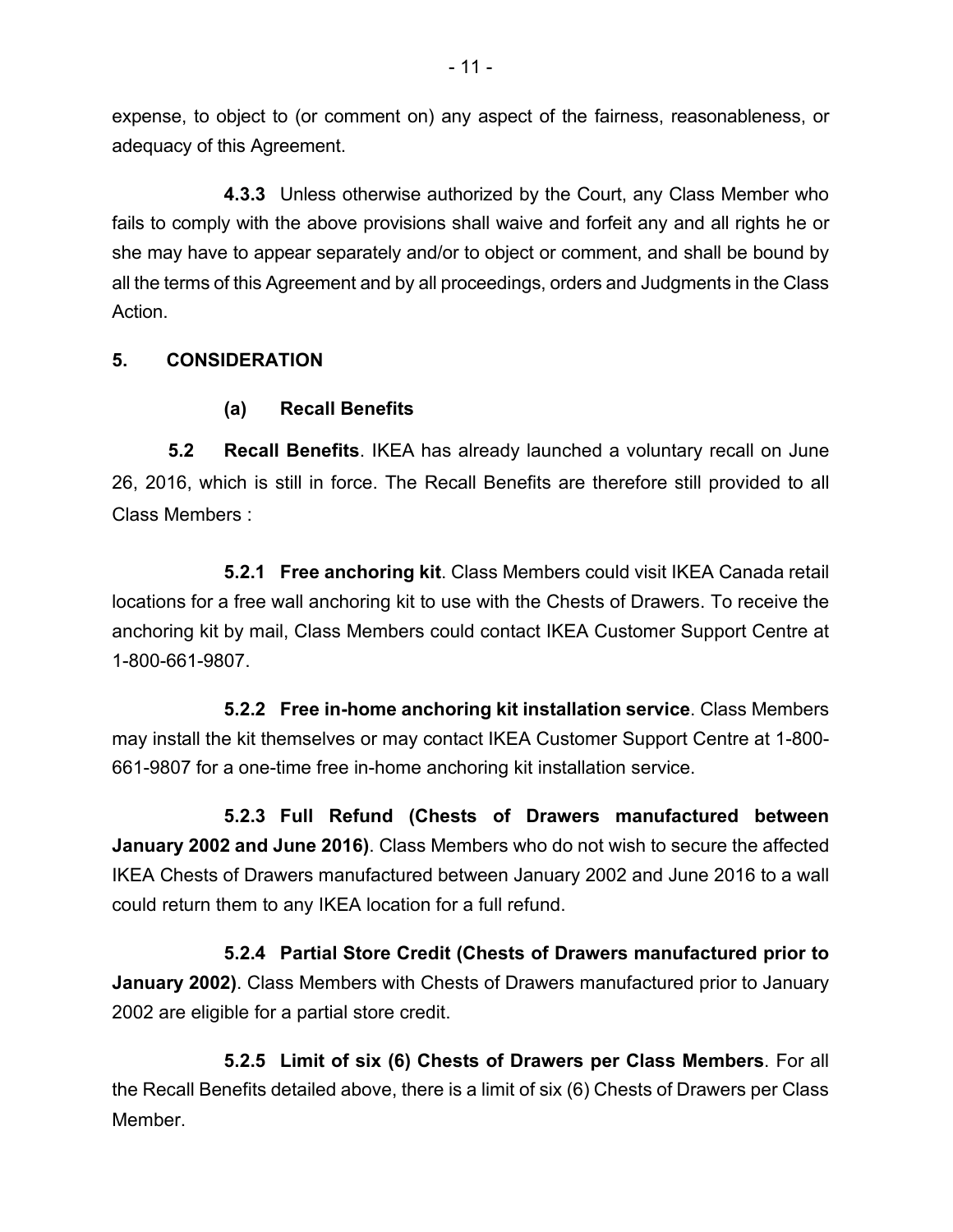### **(b) Pickup Service**

**5.3 Pickup Service**. In addition to the Recall Benefits detailed herein above, IKEA will offer a Pickup Service to Authorized Claimants in Quebec who are unable to return their Chests of Drawers to an IKEA store. The Class Members can request a Pickup Service within sixty (60) days following the publication of the Notice. If the Claim for the Pickup is valid, the Pickup will be scheduled after the Settlement Approval Order becomes effective (Effective Date).

**5.3.1 Pickup Service Procedure**. Class Members can call the IKEA Customer Support Centre at 1-888-444-5596 for a free Pickup Service in the province of Quebec. Class members will be able to leave a voicemail and calls will be returned within 3 business days.

**5.3.2** Class Members will be asked to provide a proof of purchase of their Chests of Drawers through a Claim Form in the form of **Schedule C** hereto which will indicate: (1) the name of the Class Member; (2) the residential address of the Class Member; (3) the location of the store in the province of Quebec where the Class Member purchased his/her Chests of Drawers; and (4) the approximate amount paid for the Chests of Drawers.

IKEA will retain its right to reject the Pickup Service or the Recall Benefits if an inquiry determines that the amount in the document was used to purchase items other than Chests of Drawers (for example, if a screenshot of a bank statement is submitted – such as the Plaintiff's Exhibit P-4 in support of the Application for Authorization – and IKEA subsequently discovers that no Chests of Drawers were purchased on that transaction).

**Limit of one (1) Pickup per Residence and six (6) Chests of Drawers per Pick Up.** For the Pickup Service detailed above, there is a limit of one (1) Pickup per residence and a limit of six (6) Chests of Drawers being picked up per address.

After the Chests of Drawers have been picked up, for the Chests of Drawers manufactured between January 2002 and June 2016, the Authorized Claimant will receive a full refund card by mail which can be presented in an IKEA store for conversion to the original method payment (i.e. the refund card can be converted in cash or transferred to a credit card) or a full refund to his/her credit card initiated over the phone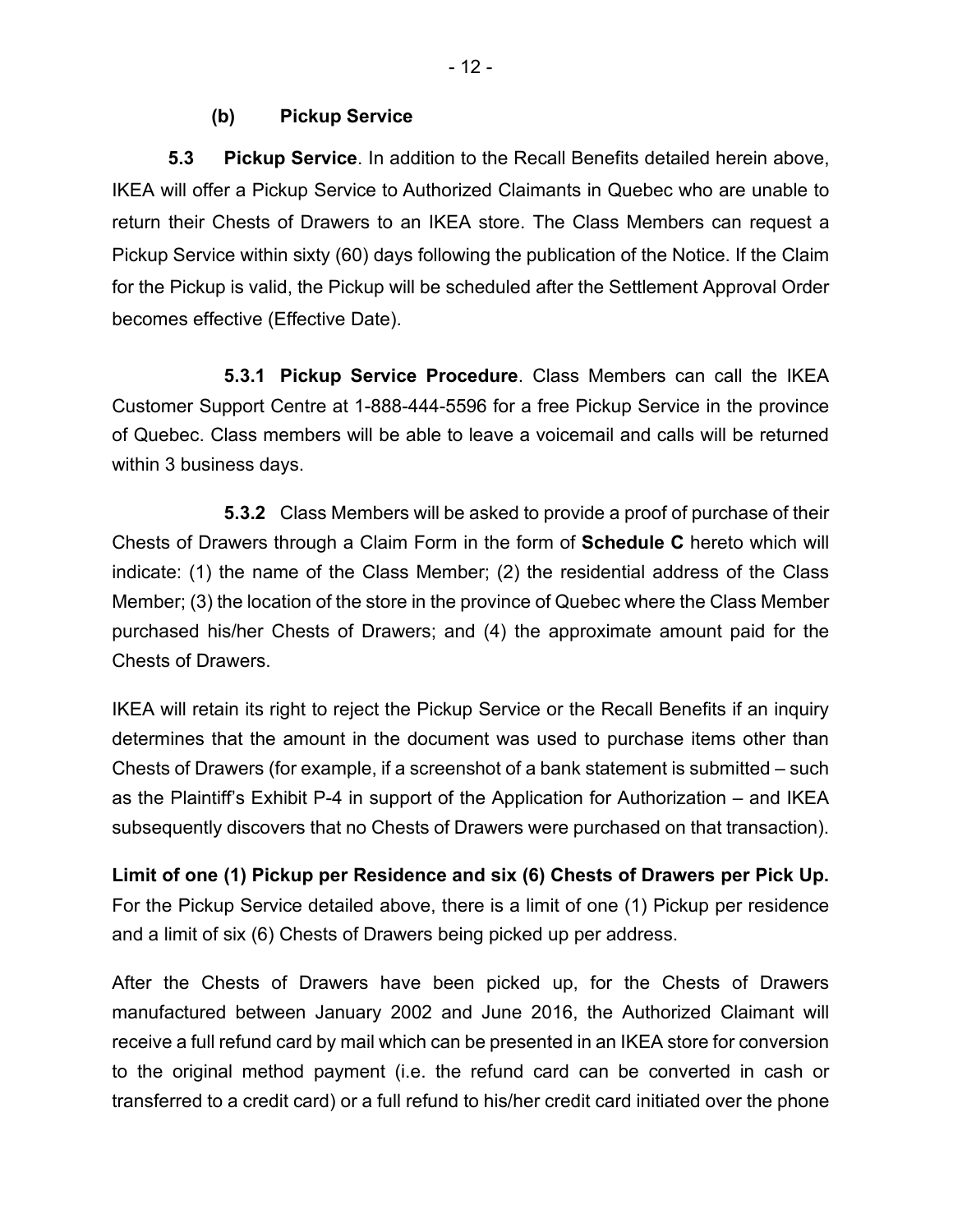and completed through a secure portal. A refund card can also be used at any IKEA store in Canada ("**Refund Card**").

**5.3.3** For IKEA Chests of Drawers manufactured prior to January 2002, the Authorized Claimant will receive a Partial Store Credit.

**5.4 Avoiding Fraudulent Claims**. To avoid tempting fraudulent claims, the claim made by anyone who already received a Refund or Partial Store Credit in the past under the Recall Benefits will be rejected by the Claims Administrator.

**5.5 The Plaintiff's claim.** Plaintiff's individual claim is hereby considered by the Parties to have been approved in the amount of \$2,500 CAD (the amount paid is unrelated to article 593 CCP). The Plaintiff will not be required to submit any additional Claim Forms or otherwise fulfill any other formalities. The Plaintiff's approved claim of \$2,500 will be reduced by the portion of said claim which must lawfully be paid to the *Fonds d'aide aux actions collectives*. Should the Court refuse to approve such amount, such refusal shall not operate to terminate or cancel the Agreement. The Claims Administrator will pay said amount to Plaintiff within ten (10) days after the Effective Date, by way of a cheque made payable to Mr. Dan Abicidan, which cheque will be forwarded to Class Counsel.

**5.6 Payment of Expenses Relating to Benefit Distribution.** The Claims Administrator will assume the costs related to the Distribution Protocol. These Administrative Expenses shall exclusively be assumed by IKEA.

#### **6. RELEASE OF CLAIMS**

**6.1 Release of Class Members' Claims.** Upon the Effective Date, the Settling Parties and all Class Members will be deemed to have completely and mutually released and forever discharged each other, and each of them, from and for any and all liabilities, claims, counterclaims, causes of action, rights, actions, suits, debts, damages, costs, attorneys' fees (except as otherwise provided herein), losses, expenses, obligations, or demands, of any kind whatsoever, whether known or unknown, existing or potential, or suspected or unsuspected, whether raised by claim, counterclaim, setoff, or otherwise, including any known or unknown claims, which they have or may claim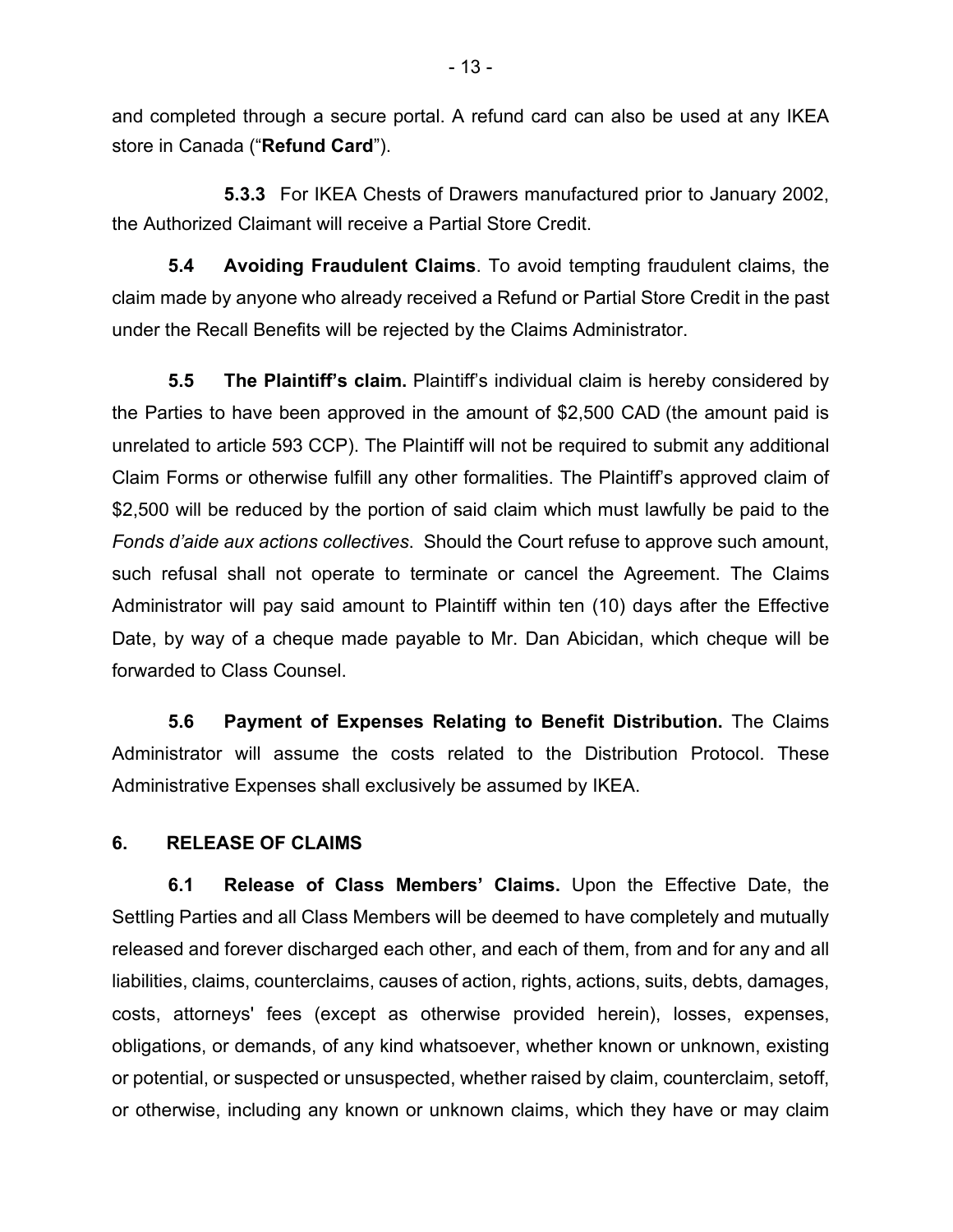now or in the future, stemming from the facts alleged or asserted against any of the Settling Parties in the present Litigation or that could have been alleged or asserted against any of the Settling Parties arising out of the same facts as any of the claims alleged or asserted in the present Litigation, including but not limited to the facts, transactions, occurrences, events, acts, omissions, or failures to act that were alleged in the present Litigation or in any pleading and the disclosures and/or notices that IKEA made or failed to make to the Plaintiff or the other Class Members as alleged in the present Litigation.

**6.2 Release of Claims of the Plaintiff, other Class Members, and Class Counsel.** Upon the Effective Date, IKEA and Defence Counsel will be deemed to have completely released and forever discharged the Plaintiff, the Class Members, and Class Counsel from and for any and all liabilities, claims, counterclaims, causes of action, rights, actions, suits, debts, damages, costs, attorneys' fees, losses, expenses, obligations, or demands, of any kind whatsoever, whether known or unknown, existing or potential, or suspected or unsuspected, whether raised by claim, counterclaim, setoff, or otherwise, including any known or unknown claims, which they have or may claim now or in the future to have, relating to the institution, prosecution, or settlement of the present Litigation.

**6.3 Future Suits.** Upon the Effective Date, the Plaintiff and other Class Members who have not opted out shall renounce any right to prosecute any claim they have released in the preceding paragraphs in any proceeding against any of the Settling Parties or based on any actions taken by any of the Settling Parties that are authorized or required by this Agreement and shall not seek Compensation from any party that could claim contribution from the released parties. It is agreed that the Settlement may be pleaded as a complete defense to any proceeding subject to this section, instituted by a Class Member who has not opted out.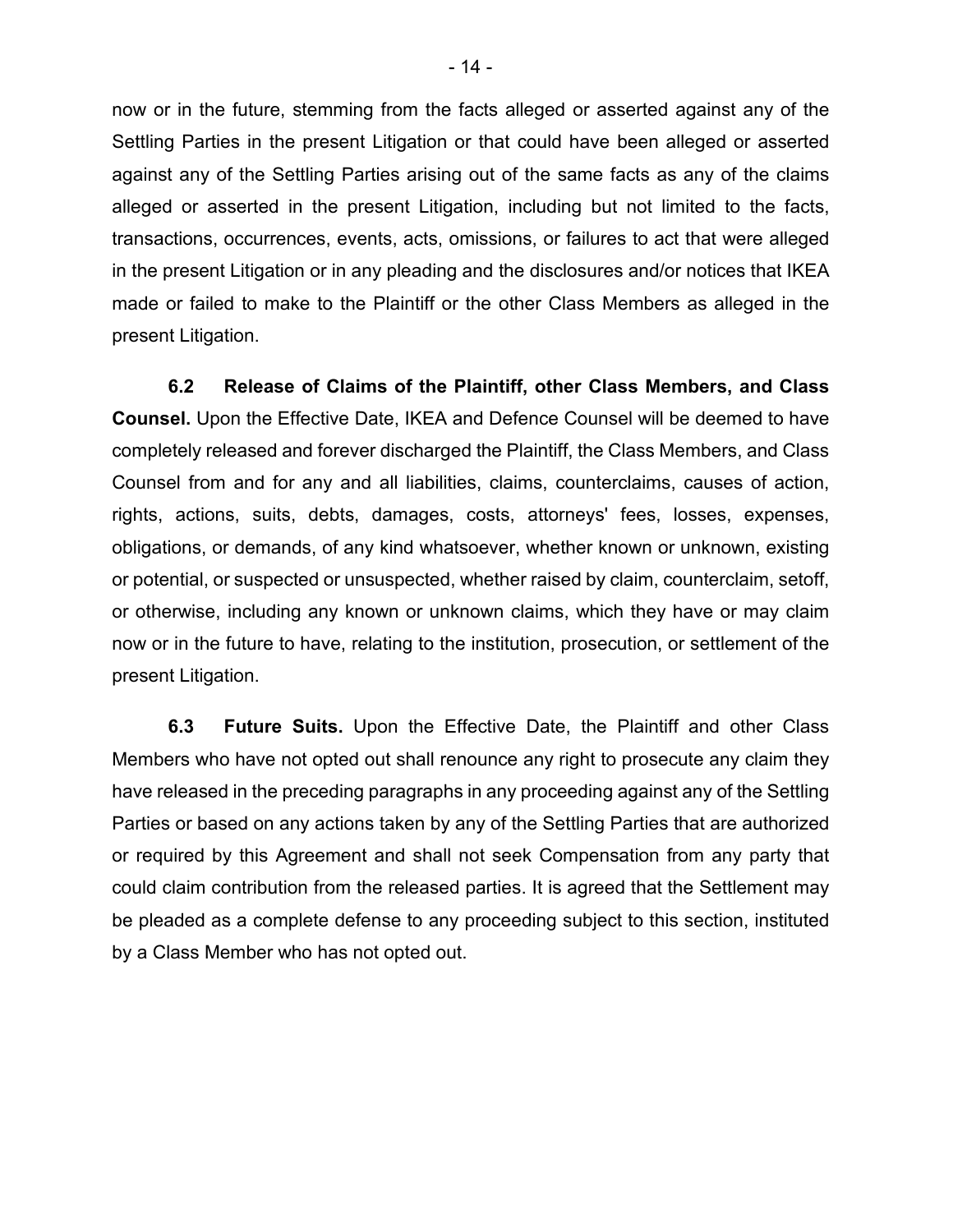#### **7. CLASS COUNSEL'S FEES AND EXPENSES**

**7.1 Class Counsel's Fees.** As an integral part of this Agreement, IKEA agrees to pay the agreed-upon attorneys' fees and expenses to Class Counsel separate from and in addition to the Compensation to the Class Members. IKEA agrees to pay directly to Class Counsel the amount of \$197,500 CAD plus GST and QST (calculated at the date of the payment) as Class Counsel Fees, plus \$2,500 for disbursements and expenses, and the Parties hereby confirm that the same are fair, reasonable and appropriate in the present circumstances. The approved Class Counsel Fees will be paid by IKEA to Class Counsel within ten (10) days after the Effective Date by way of cheque, bank draft, or wire transfer made payable to LPC Avocats Inc.

**7.2 Disapproval**. Should the Court refuse to approve Class Counsel Fees, such refusal shall not operate to terminate or cancel the Settlement Agreement, or affect or delay the finality of the Judgment approving the Settlement Agreement, nor the Effective Date.

**7.3 Class Members represented by other Counsel**. Class Members who have retained, or are in the process of making a claim to retain, lawyers to assist them in making their individual claim to this Settlement shall be responsible for the legal fees and expenses of such lawyers.

**7.4 Fonds d'aide aux actions collectives.** The Plaintiff did not obtain any funding from the *Fonds d'aide aux actions collectives* ("**FAAC"**) for this Litigation. Additionally, Class Counsel and Defence Counsel agree that no amount will be paid, nor owed to the FAAC (because this Settlement provides for refunds in exchange for the Chests of Drawers) by way of a Refund Card, other than the Plaintiff's Claim provided for at paragraph 5.5 above.

**7.5 No Additional Amounts Due.** IKEA shall not be liable for any additional attorneys' fees and expenses of Class Counsel or the Plaintiff in the Class Action.

# **8. CONDITIONS OF SETTLEMENT, EFFECT OF DISAPPROVAL, CANCELLATION OR TERMINATION OF SETTLEMENT**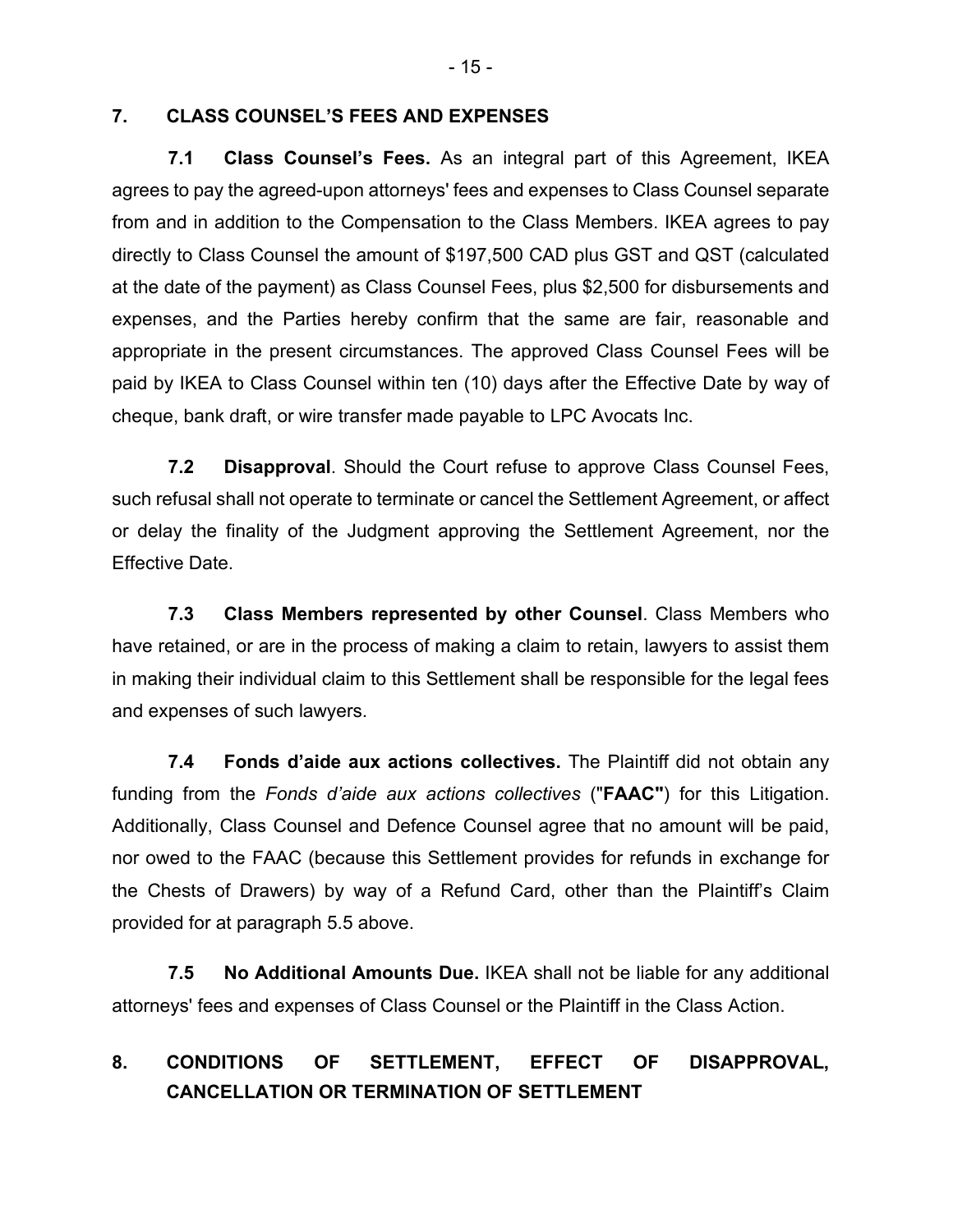**8.1** This Agreement shall be conditioned on the occurrence of all of the following events:

(a) the Court issues the Notice Approval Order; and

(b) the Court approves the Settlement.

**8.2** IKEA may terminate this Agreement if, after the Opt-Out Deadline, the Court receives more than one hundred (100) valid opt-outs from Class Members, filed in a timely manner (the "**Opt-Out Threshold**"). Requests for exclusion from Persons or entities who would not otherwise meet the Class definition do not count toward the Opt-Out Threshold. If IKEA elects to terminate this Agreement pursuant to this paragraph, it will give notice to Class Counsel within fourteen (14) days after Defence Counsel determines and reports to the Parties on the number of timely and valid opt-outs.

**8.3** In the event that the Agreement or the settlement set forth in the Agreement is not approved by the Court or otherwise fails to become effective in accordance with its terms, the Settling Parties shall be restored to their respective positions in the Litigation as of the date immediately prior to the earliest signing date of this Agreement.

**8.4** If the Effective Date does not occur, or if the Agreement is terminated pursuant to its terms, IKEA shall not pay the Class Counsel Fees, and shall be obligated to assume all Administrative Expenses incurred by the Claims Administrator.

#### **9. PUBLIC STATEMENTS**

**9.1** Subject to what is provided for in the Distribution Protocol, in issuing public statements including responding to any inquiries from the public media concerning the Class Action and/or the Settlement, the Plaintiff, Class Counsel, IKEA, and Defence Counsel will limit their statements to promoting the virtues of the settlement or other statements that are in accordance with the Notices and the Agreement. The Plaintiff and Class Counsel shall not solicit interviews by the media and shall not engage in any conduct or make any statement, directly or indirectly, that the settlement of claims contemplated by this Agreement constitutes an admission of liability or an admission of the validity or accuracy of any of the allegations in the Class Action Litigation against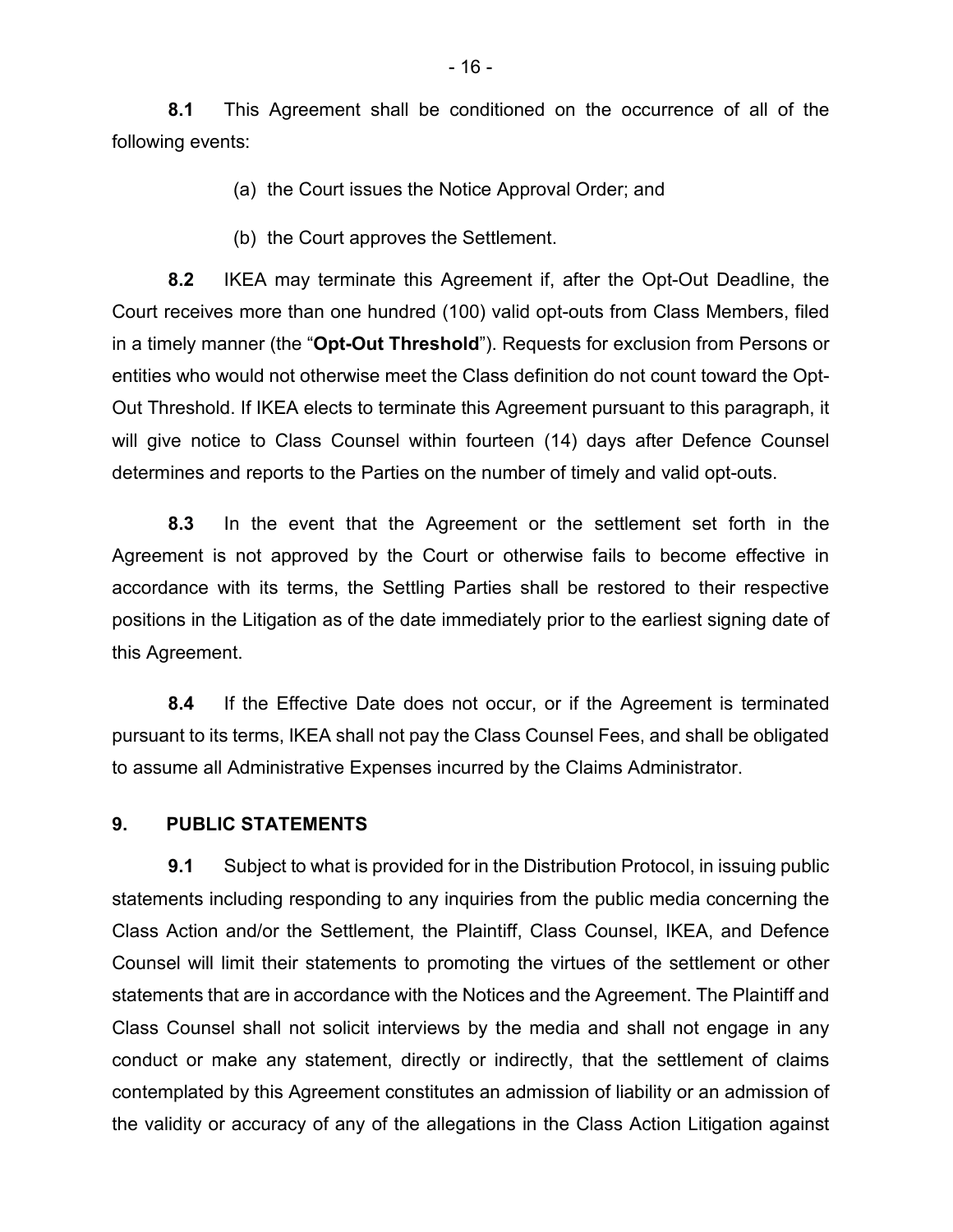IKEA. However, nothing shall limit the ability of IKEA or its successors to make such public disclosures as the applicable laws require or to provide information about the settlement to government officials or its insurers/reinsurers.

**9.2** The Settling Parties and their respective counsel will not make any public statement that is inconsistent with the Parties' objective of securing Court approval of the Settlement.

#### **10. MISCELLANEOUS PROVISIONS**

**10.1** The Settling Parties: (a) acknowledge that it is their intent to consummate this Agreement; and (b) agree to cooperate to the extent reasonably necessary to effectuate and implement all terms and conditions of the Agreement and to exercise their best efforts to accomplish the foregoing terms and conditions of the Agreement.

**10.2** The Settling Parties and their respective counsel agree that they will act in good faith and will not engage in any conduct that could frustrate the purposes of this Agreement.

**10.3** The determination of the terms and conditions contained herein and the drafting of the provisions of this Agreement have been by mutual understanding after negotiation, with consideration by, and participation of, the Settling Parties and their counsel. This Agreement shall not be construed against any Settling Party on the basis that it was the drafter or participated in the drafting. The Settling Parties agree that the drafting of this Agreement has been a mutual undertaking.

**10.4** The Settling Parties intend this Agreement to effect a final and complete resolution of all disputes and claims between Plaintiff and each Class Member, on the one hand, and Defendants, on the other hand, with respect to the Litigation. The Settlement resolves claims which are contested and shall not be deemed an admission by any Settling Party as to the merits of any claim or defense. Each Party is of the view that during the course of the Litigation, they and their respective counsel at all times complied with the requirements of Quebec law. The Settling Parties agree the terms of the settlement were negotiated in good faith by the Settling Parties, and reflect a settlement that was reached voluntarily after consultation with competent legal counsel.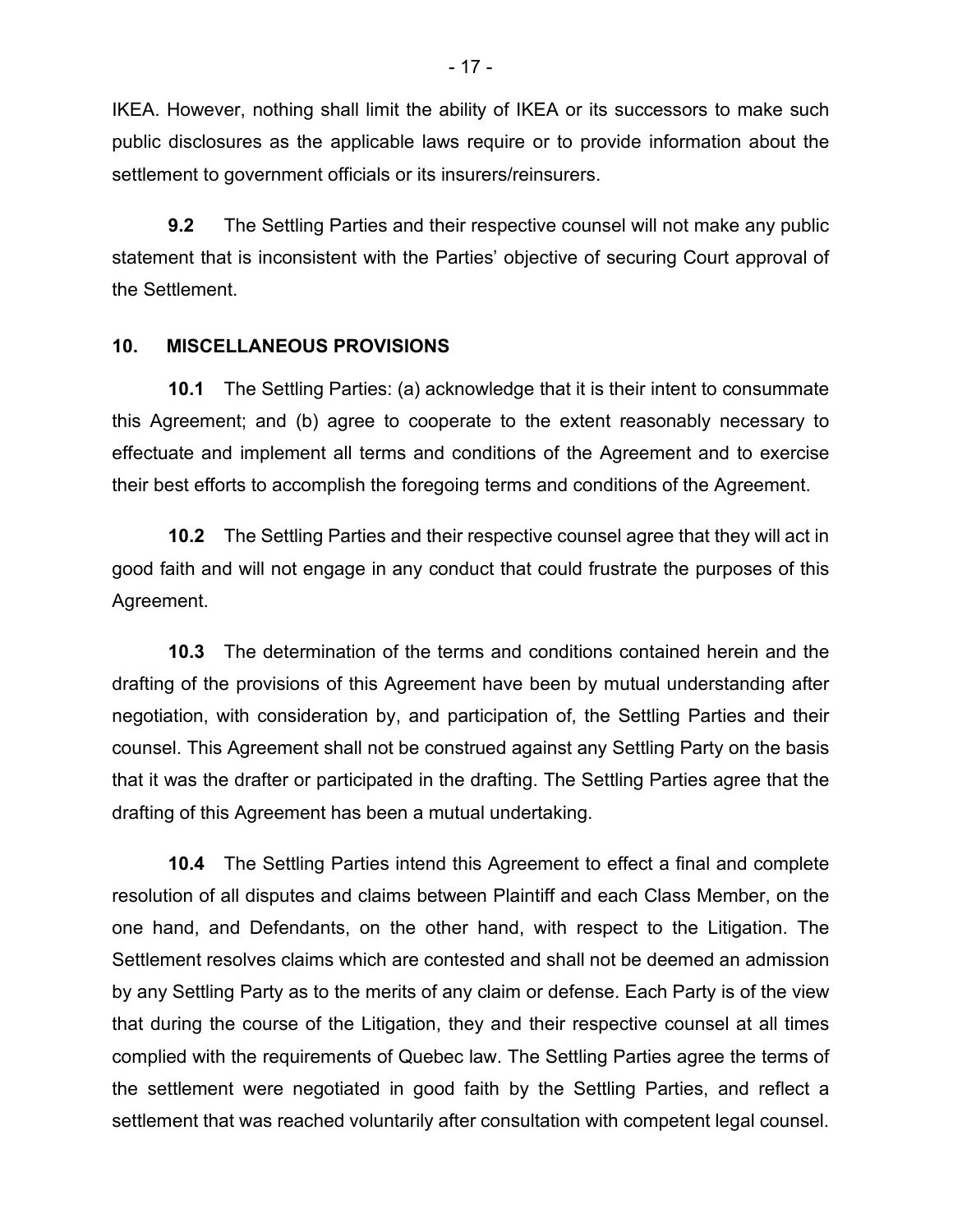**10.5** Neither this Agreement nor the settlement contained herein, nor any act performed or document executed pursuant to or in furtherance of the Agreement or the Settlement (a) is or may be deemed to be or may be used as an admission of, or evidence of, the validity of any released claim, the truth of any of the allegations in the Litigation of any wrongdoing, fault, or liability of Defendants or its Related Parties, or that Plaintiff or any Class Members have suffered any damages, harm, or loss; or (b) is or may be deemed to be or may be used as an admission of, or evidence of, any fault or omission on the part of Defendants or its Related Parties in any civil, criminal, or administrative proceeding in any Court, administrative agency, or other tribunal.

**10.6** Defendants may file this Agreement and/or the Approval Judgment in any other action that may be brought against them in order to support a defense or counterclaim based on principles of *res judicata*, collateral estoppel, release, good faith settlement, judgment bar or reduction, or any theory of claim or issue preclusion or similar defense or counterclaim.

**10.7** All agreements made and orders entered during the course of the Litigation relating to the confidentiality of information shall survive this Agreement.

**10.8** All of the Schedules to the Agreement are material and integral parts hereof and are fully incorporated herein by this reference.

**10.9** The Agreement may be amended or modified only by a written instrument signed by the Class Counsel and Defence Counsel on behalf of the Settling Parties or their respective successors-in-interest.

**10.10** This Agreement, and its Schedules, contains the entire agreement between the Parties and supersedes all prior understandings, agreements, or writings regarding the subject matter of this Agreement. Should there be any inconsistencies between the Settlement Agreement and any of the Schedules, the Settlement Agreement overrides the text of any Schedules.

**10.11** Class Counsel, on behalf of the Class, is authorized by law to take all appropriate action required or permitted to be taken by the Class Members they represent pursuant to the Agreement to effectuate its terms.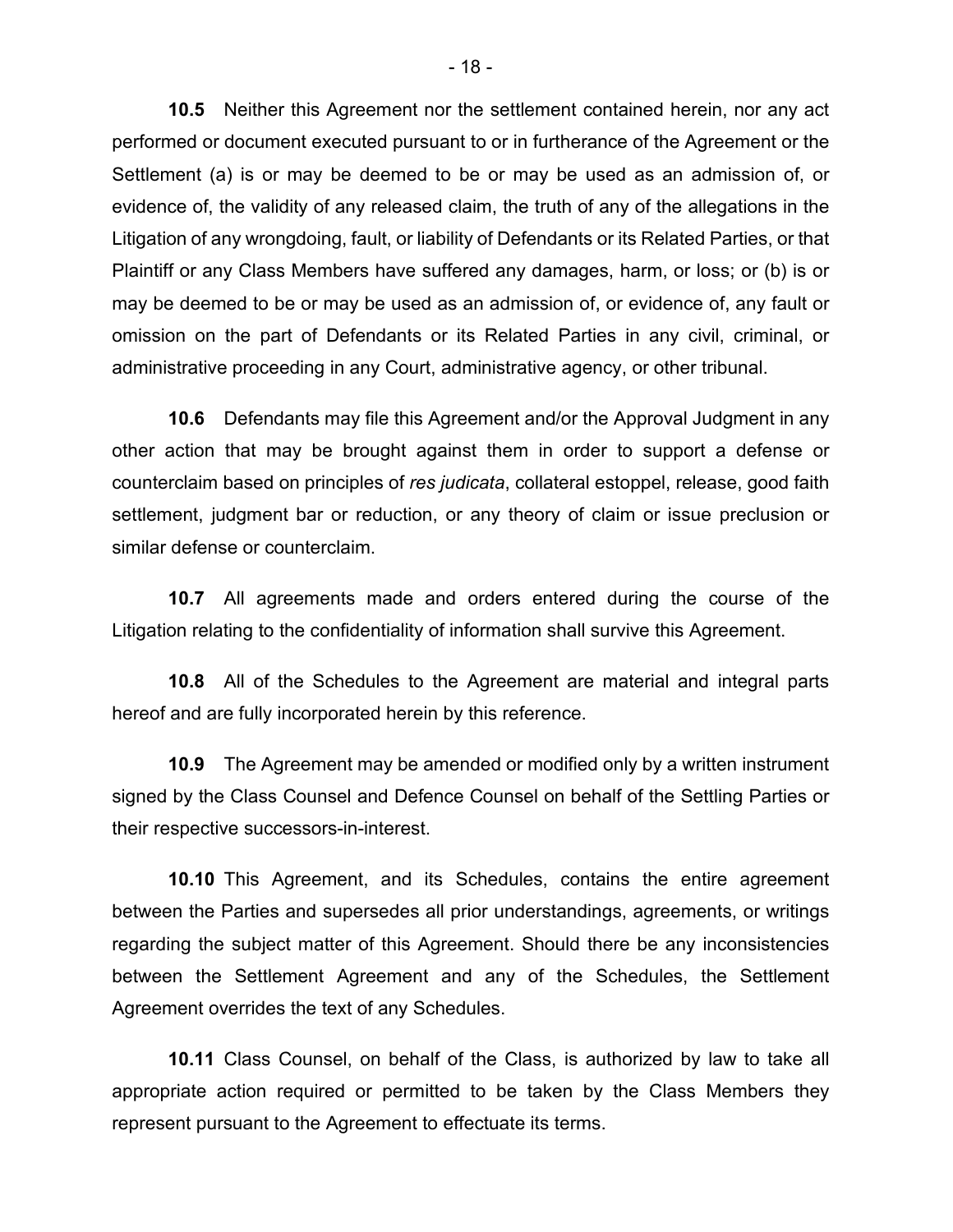**10.12** The Agreement may be executed in one or more counterparts. All executed counterparts and each of them shall be deemed to be one and the same instrument and shall have the same force and effect as if all signatories had signed the same instrument. A complete set of executed counterparts shall be filed with the Court. Signatures sent by facsimile or sent in PDF form via e-mail shall be deemed originals.

**10.13** The Agreement shall be binding upon, and inure to the benefit of, the successors and assigns of the Parties hereto.

**10.14** The Court shall retain exclusive and continuing jurisdiction over the Settling Parties and with respect to the implementation and enforcement of the terms of the Agreement, and all Settling Parties submit to the exclusive jurisdiction of the Superior Court of Quebec, Judicial District of Montreal, for purposes of implementing and enforcing the settlement embodied in the Agreement and all matters related to this Settlement.

**10.15** Pending approval of the Court of the Agreement and its Schedules, all proceedings in the Litigation shall be stayed and all Class Members shall be barred and enjoined from prosecuting any of the released claims against Defendants.

**10.16** This Agreement does not constitute, is not intended to constitute, and will not under any circumstances be deemed to constitute, an admission of wrongdoing or liability by any Party, such wrongdoing and liability being expressly denied and no final adjudication having been made. The Parties have entered into the Agreement solely as a compromise of all claims for the purpose of concluding the disputes between them, and the Agreement may not be used by any third party against any Party. The entering into and carrying out of the Agreement, and any negotiations or proceedings related to it, shall not be construed as, or deemed evidence of, an admission or concession by any of the Parties or a waiver of any applicable statute of limitations (except as provided by law), and shall not be offered or received into evidence in any action or proceeding against any Party in any Court, administrative agency or other tribunal for any purpose whatsoever.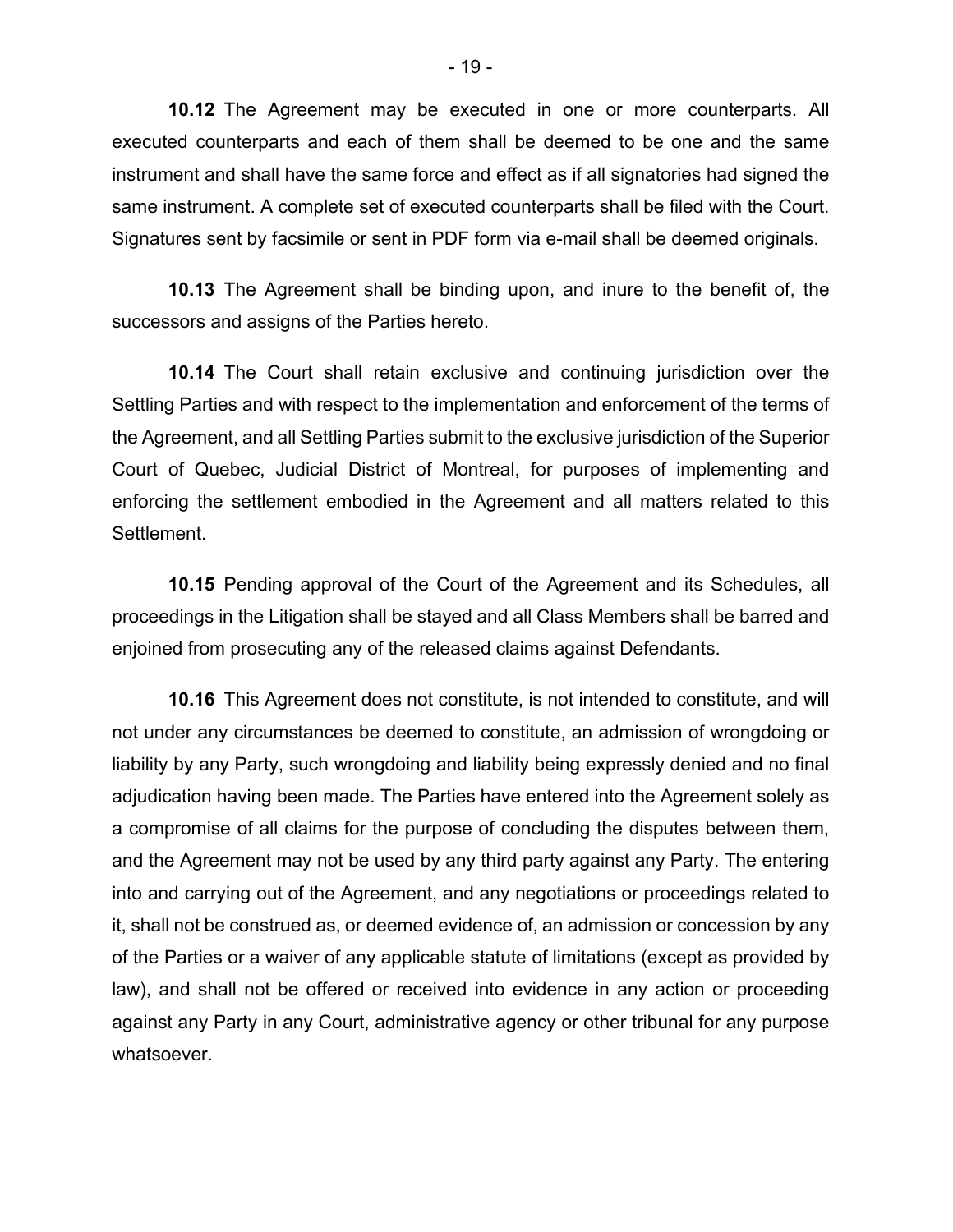**10.17** Each Person executing this Agreement represents and warrants that he or she is fully authorized to enter into this Agreement and to carry out the obligations provided for herein. Each counsel executing this Agreement on behalf of Plaintiff or IKEA covenants, warrants and represents that he or she is and has been fully authorized to do so by the Plaintiff or IKEA. Plaintiff and IKEA hereto further represents and warrants that they intend to be bound fully by the terms of this Agreement.

**10.18** This Agreement is intended to and shall be governed by and interpreted in accordance with the laws of the Province of Québec, Canada.

**10.19** The present Settlement Agreement constitutes a transaction in accordance with Articles 2631 and following of the *Civil Code of Québec*, and the Parties are hereby renouncing to any errors of fact, law, and/or calculation.

**10.20** Subject to Court approval, this Agreement shall become effective upon its execution by all of the Parties.

**10.21** No Tax opinion concerning the tax consequences of the Agreement to any Class Member is given or will be given by IKEA, Defence Counsel, Class Counsel, or Plaintiff; nor is any Party or their counsel providing any representation or guarantee respecting the Tax consequences of the Agreement as to any Class Member.

**10.22** The Parties acknowledge and agree that the present Settlement Agreement was drafted in the English language at the wish of the Parties thereto. In case of inconsistency between this Agreement drafted in English and any French translation thereof, the Agreement in English shall prevail. *Les parties reconnaissent et acceptent que la présente convention a été rédigée en langue anglaise à la demande expresse de toutes les parties y afférentes. En cas de divergence entre la présente convention rédigée en langue anglaise et toute traduction de cette convention en langue française, cette convention rédigée en langue anglaise prévaudra.*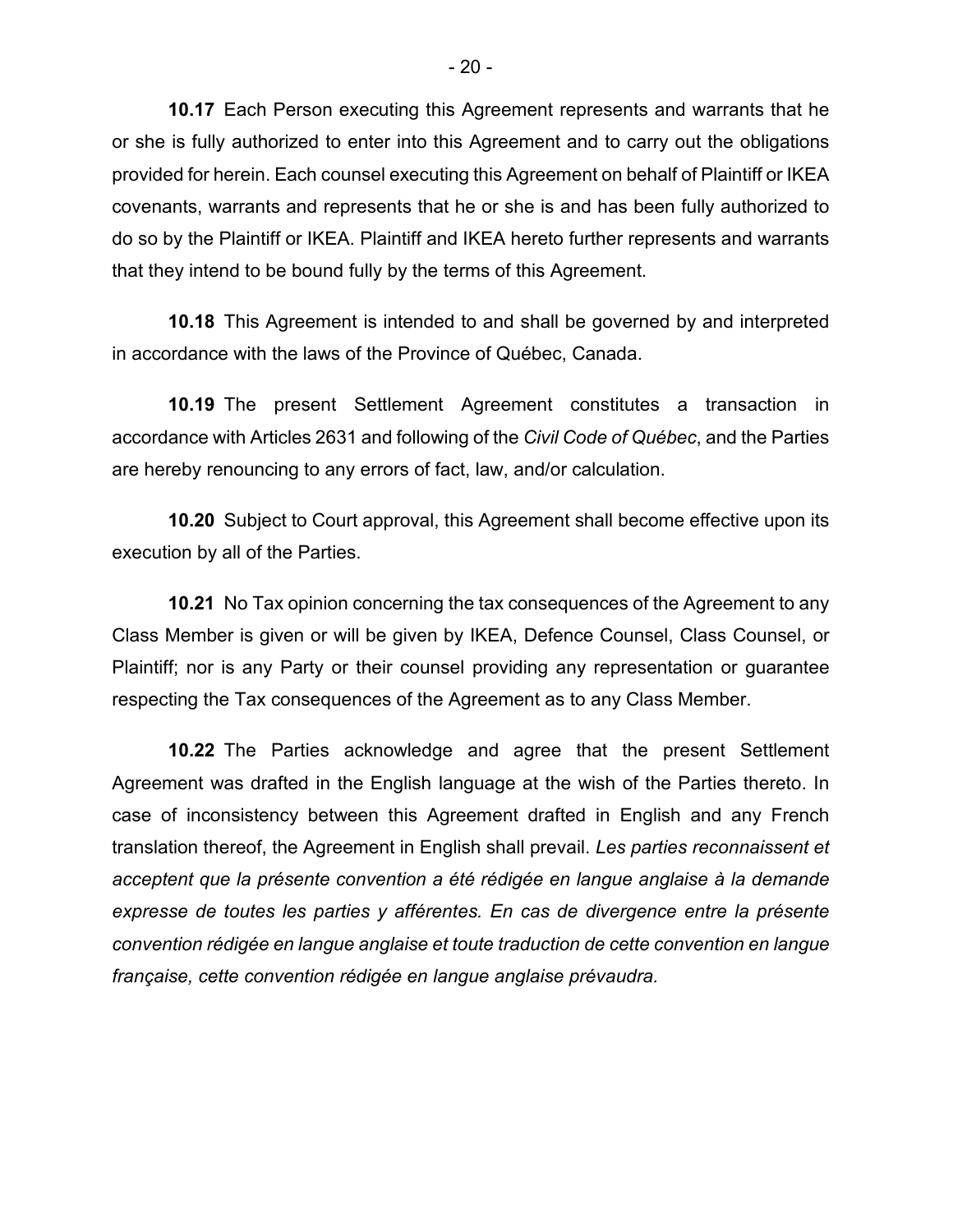**IN WITNESS WHEREOF**, the Parties hereto through their attorneys have signed on the dates and at the places detailed below.

**ON BEHALF OF PLAINTIFF,**  Dan Abicidan

### **ON BEHALF OF DEFENDANTS,**

IKEA Canada Limited Partnership, 1137446 Ontario Inc., IKEA Limited, IKEA Properties Limited, and Inter IKEA Systems B.V.

**Montreal, Quebec, Canada**

#### **Montreal, Quebec, Canada**

 $\sim$  2020  $\sim$ 

**, 2020**

#### Joey Zukran **LPC AVOCATS INC.**

276 Saint-Jacques Street, Suite 801 Montréal, Québec, H2Y 1N3 Tel: 514-379-1572 Fax: 514-221-4441 Email: jzukran@lpclex.com www.lpclex.com

Class Counsel

Stéphane Pitre Anne Merminod **BORDEN LADNER GERVAIS LLP** 1000 de la Gauchetière Street West Suite 900 Montréal, Québec, H3B 5H4 Tel: 514-879-1212 Fax: 514-954-1905 Email: amerminod@blg.com www.blg.com Counsels for Defendants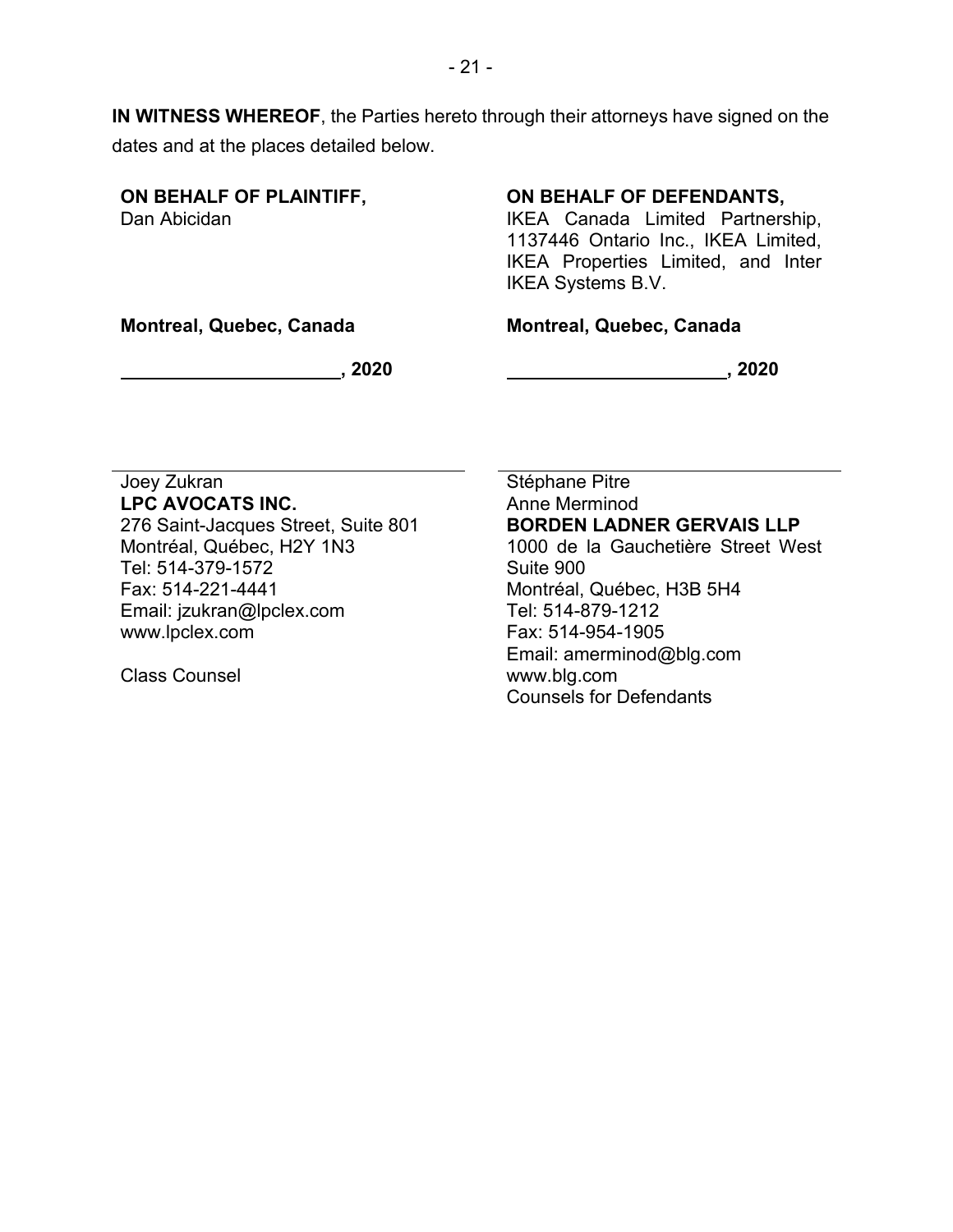#### CANADA PROVINCE OF QUÉBEC DISTRICT OF MONTRÉAL

File No.: 500-06-000797-163 **DAN ABICIDAN**

SUPERIOR COURT (Class Action Division)

**Plaintiff** 

**v.**

**IKEA CANADA LIMITED PARTNERSHIP** and **1137446 ONTARIO INC.** and **IKEA LIMITED** and **IKEA PROPERTIES LIMITED** and **INTER IKEA SYSTEMS B.V.**

**Defendants** 

# **LIST OF SCHEDULES**

| <b>SCHEDULE A:</b>   | <b>Distribution Protocol</b> |
|----------------------|------------------------------|
| <b>SCHEDULE B.1:</b> | Long Form Notice             |
| <b>SCHEDULE B.2:</b> | <b>Short Form Notice</b>     |
| <b>SCHEDULE C:</b>   | <b>Claim Form</b>            |
| <b>SCHEDULE D:</b>   | Opt-Out Form                 |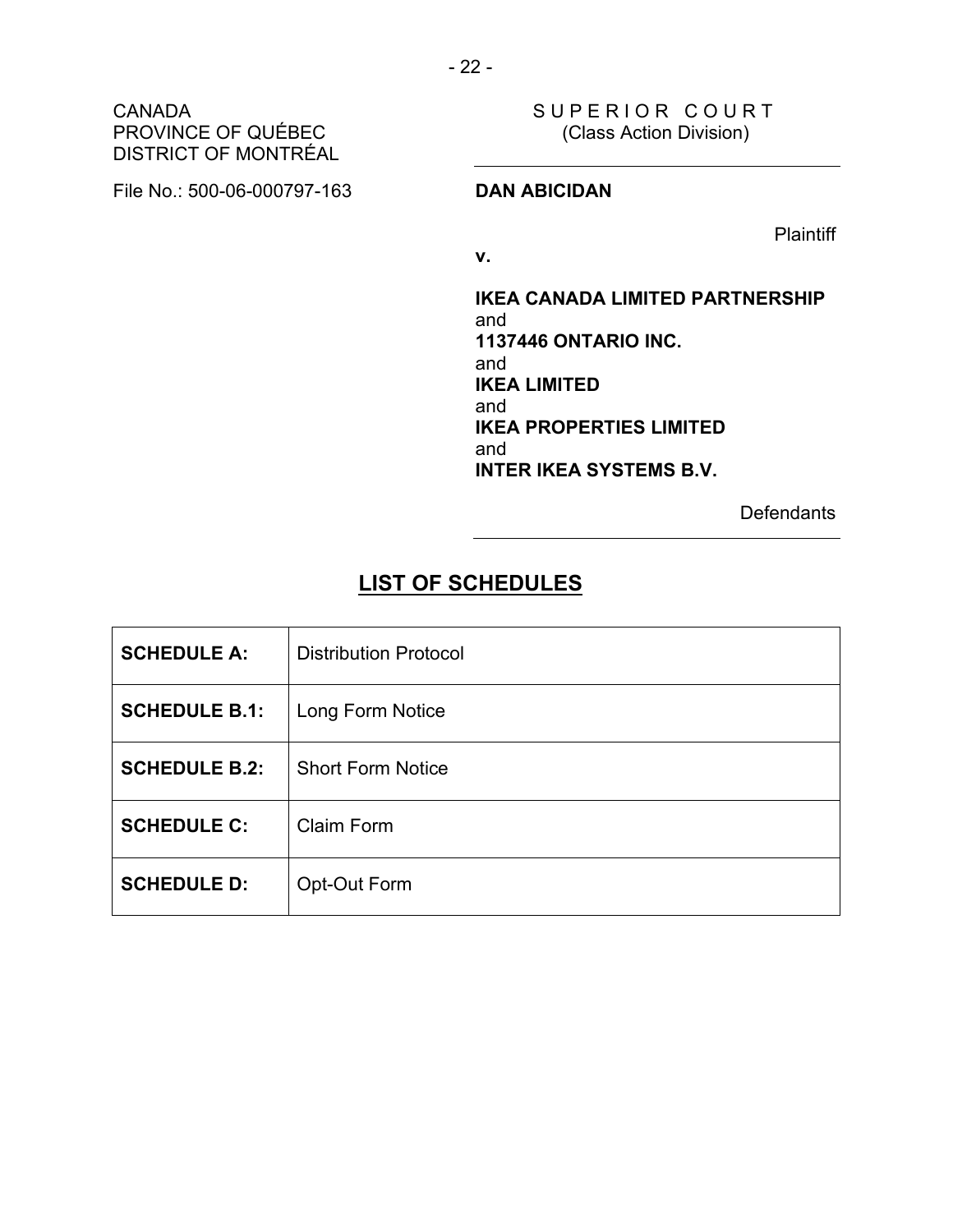# **SCHEDULE A**

Distribution Protocol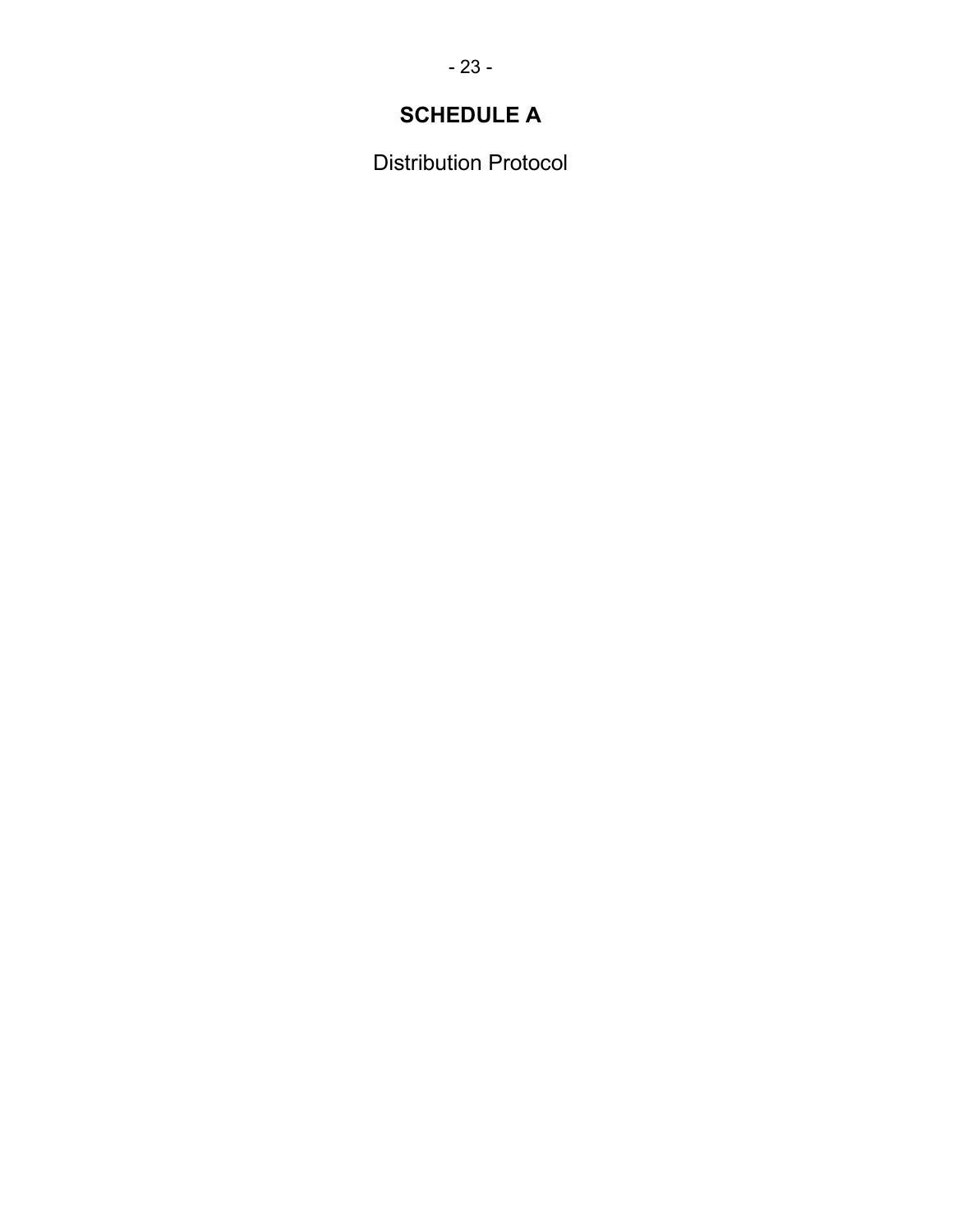# **SCHEDULE B.1**

Long Form Notice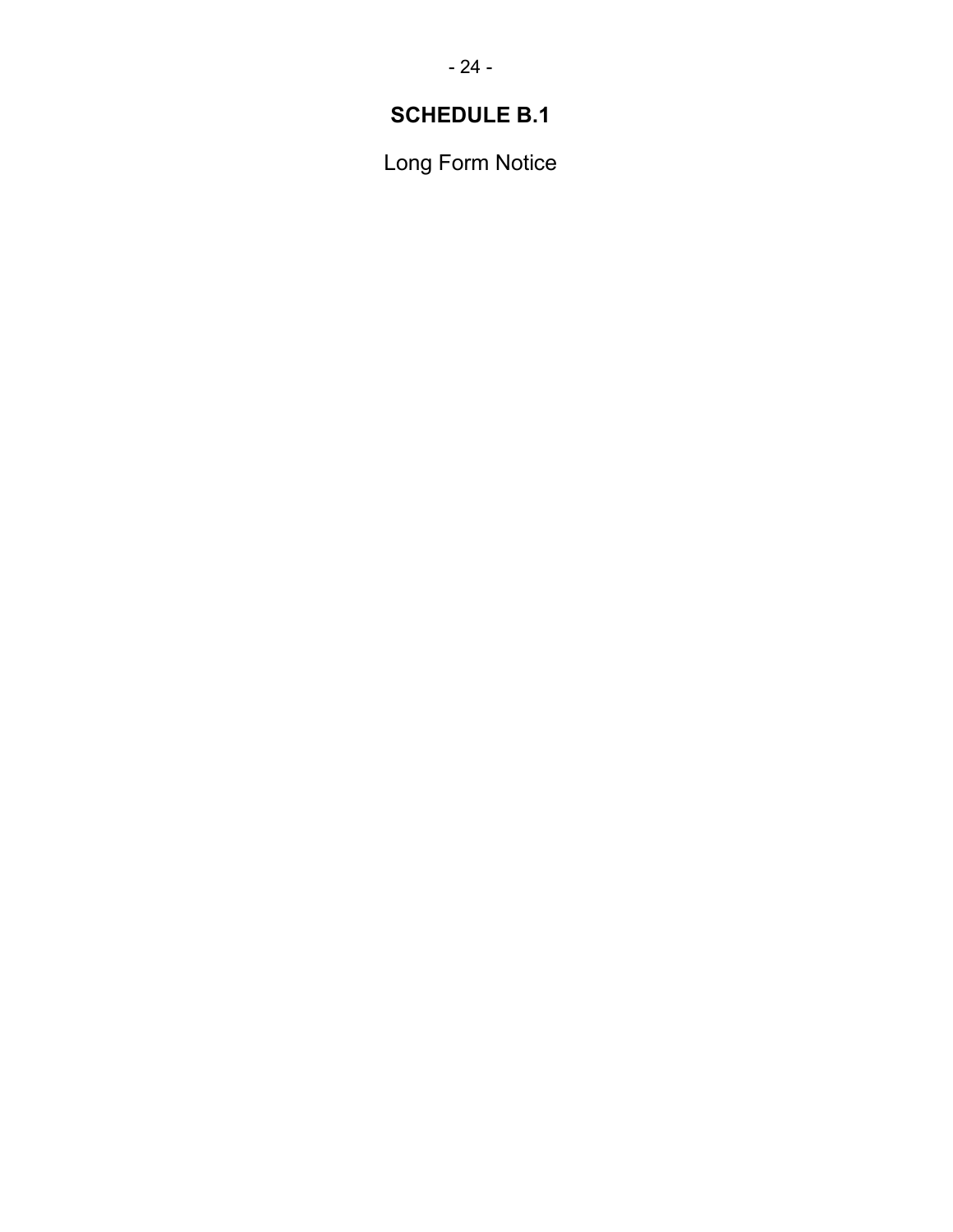# **SCHEDULE B.2**

Short Form Notice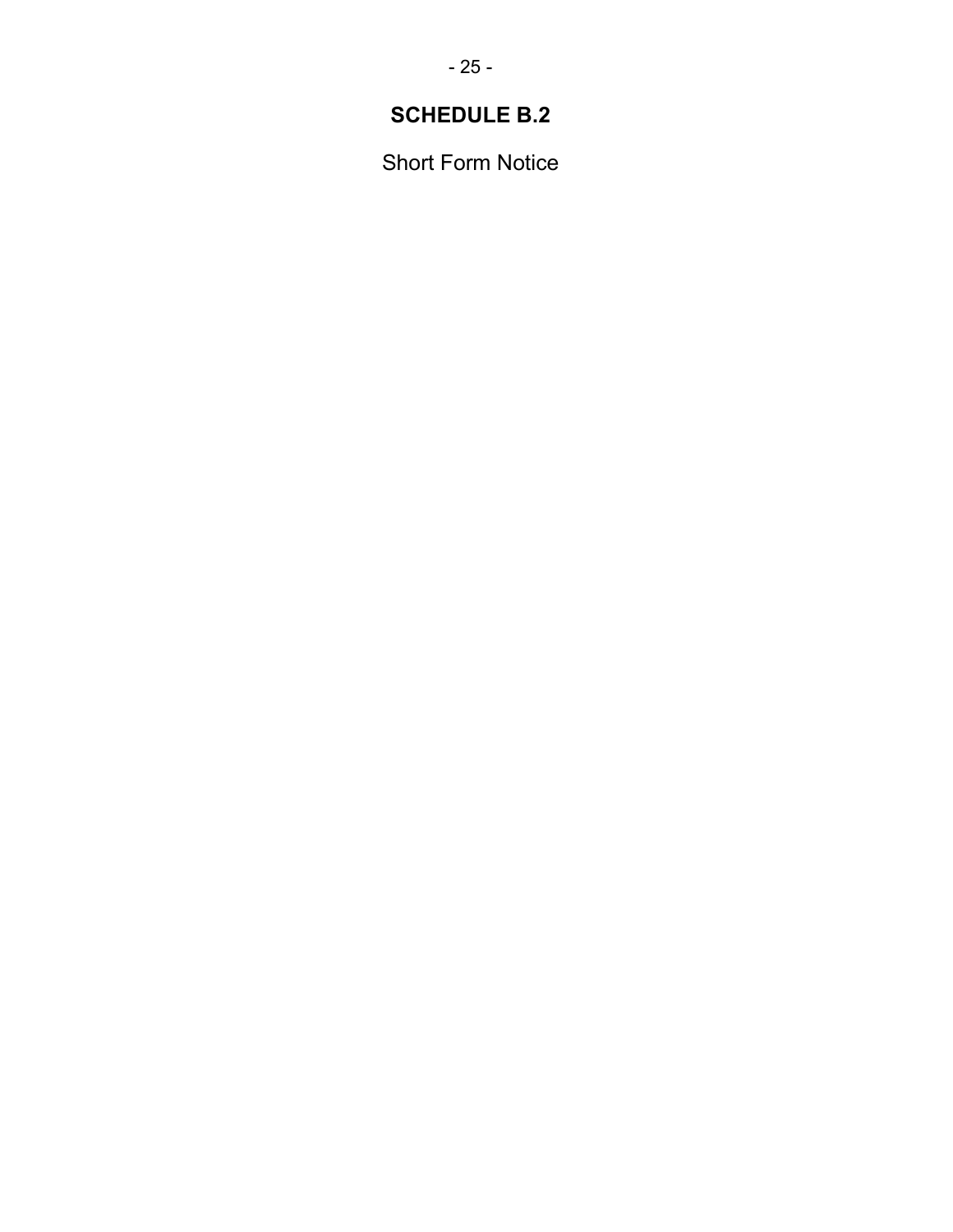# **SCHEDULE C**

Claim Form